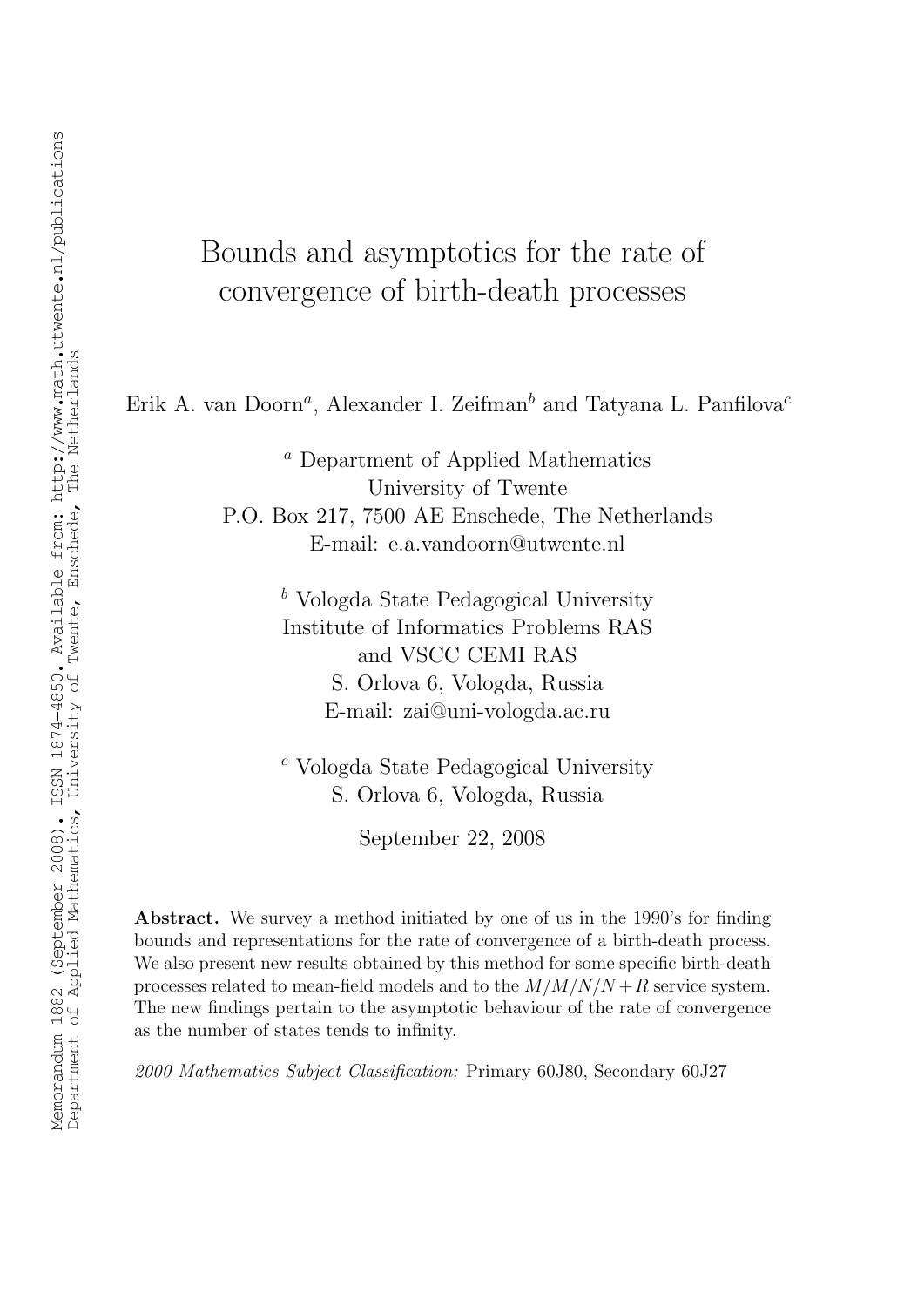## 1 Introduction

The problem of relating the rate of convergence to stationarity of an ergodic birthdeath process to the transition rates of the process – the birth and death rates – has been tackled in the literature by a variety of techniques. This range of solution methods is, at least partly, brought about by the varying degrees of generality with which one can approach the problem. One can, for example, formulate the problem in a operator-theoretic setting, and use methods appropriate for this setting to obtain general results that may subsequently be applied to birthdeath processes. This approach is chosen, for example, in [4]. But one can also choose a setting tailored to birth-death processes by starting with Karlin and McGregor's [16], [17] spectral representation for the transition probabilities of a birth-death process, and dealing with the problem using methods from the theory of orthogonal polynomials. This approach is adopted, for example, in [8]. In the present paper we take an intermediate position by choosing Kolmogorov's forward differential equations for the transition probabilities of an ergodic Markov chain as our point of departure.

The purpose of this paper is twofold. In the first place we want to survey the method for studying the rate of convergence of a birth-death process that one of us, inspired by [11], initiated in the early 1990's (see [29], [30] and [31]), and developed further in cooperation with Granovsky (see [12], [13] and [14]). Secondly, we want to present some new results obtained by the method, related in particular to the asymptotic behaviour of the rate of convergence for some specific birth-death processes as the number of states tends to infinity. The method is based on two main ingredients. The first is the concept of logarithmic norm of a square matrix, developed independently by Dahlquist  $[6]$  and Lozinskii<sup>[20]</sup> as a tool to derive error bounds in the numerical integration of initial-value problems for a system of ordinary differential equations (see also the survey papers [25] and [24]). The second ingredient is a suitable transformation of the Kolmogorov forward equations. We will consider the simple setting of a finite Markov chain in order to be able to emphasize methodology and not be distracted by technical details.

The plan of the paper is as follows. We start off in Section 2 in the setting of a system of differential equations of the form

$$
\boldsymbol{x}'(t) = B\boldsymbol{x}(t), \quad t \ge 0,\tag{1}
$$

where  $B \equiv (b_{ij})$  is an *essentially positive* square matrix, that is, B is irreducible and  $b_{ij} \geq 0$  if  $i \neq j$ . We show how a technique involving the logarithmic norm of B leads to representations and bounds for the eigenvalue of B with maximal real part and, accordingly, to representations and bounds for the (suitably defined) norm of  $x(t)$  (Theorems 1, 2 and 3). In Section 3 we apply the results of Section 2 to a system of differential equations obtained by a suitable transformation from the Kolmogorov forward equations for the transient state probabilities of a finite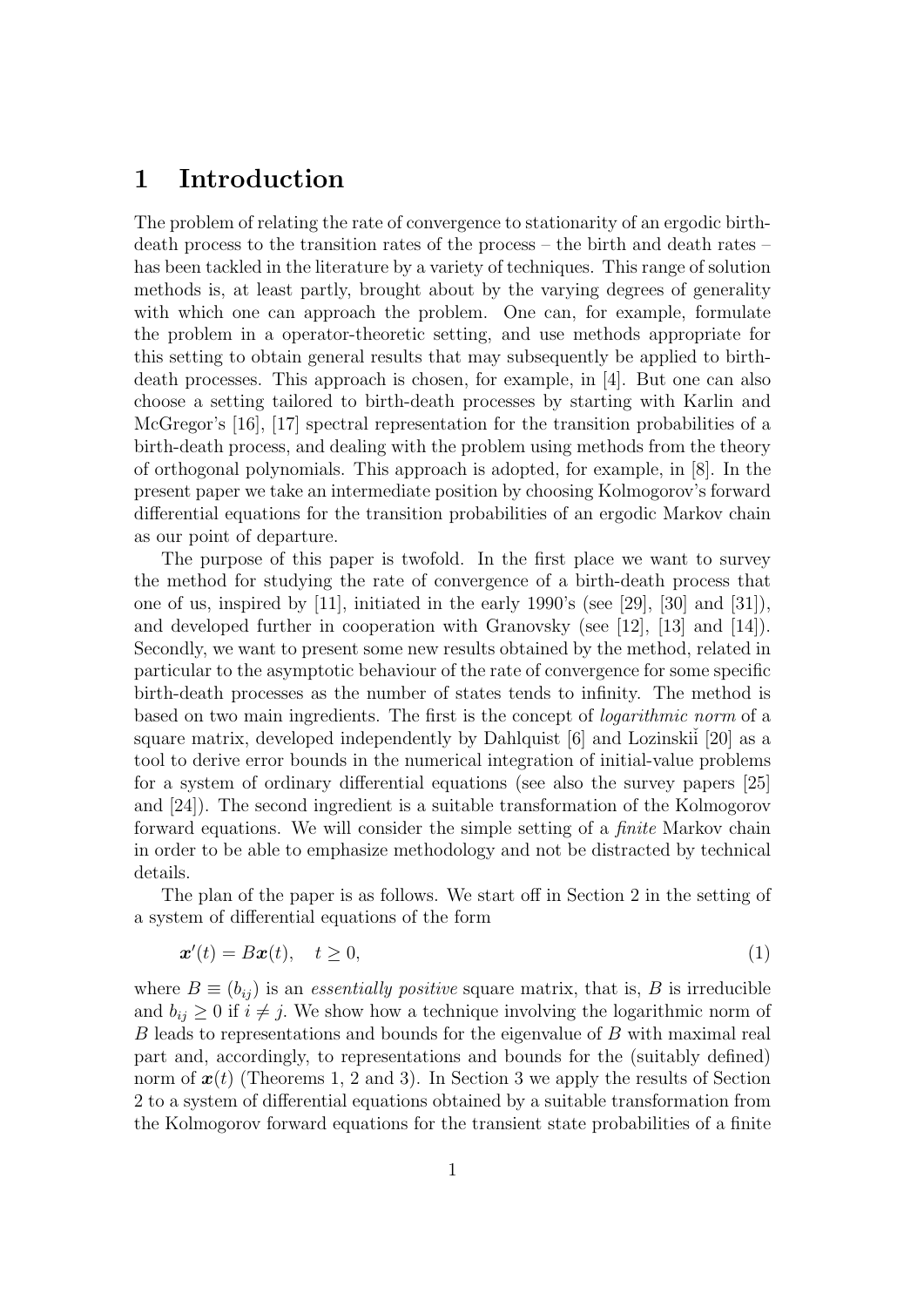Markov chain. Under the assumption that the matrix determining the system is essentially positive, this approach results in representations and bounds for the rate of convergence of the Markov chain to its stationary distribution, and in representations and bounds for the (suitably defined) distance between the distribution at time  $t \geq 0$  and the stationary distribution (Theorems 5 and 6). Then, it is shown in Section 4 that the assumption underlying the results of Section 3 is justified if the Markov chain is a birth-death process, leading to unconditional results in this setting (Theorems 8, 9 and 10).

By substituting the birth and death rates and choosing values for a set of parameters, the results of Section 4 can be transformed into explicit bounds for the rate of convergence of a specific birth-death process. In exceptional cases an appropriate choice of the parameter values can even produce the exact value of the rate of convergence. More common is the situation in which the parameter values can be chosen such that the bounds produced are asymptotically (as the number of states tends to infinity) equal to the rate of convergence itself. In the Sections 5 and 6 we exhibit some birth-death processes for which such a choice is possible. Concretely, birth-death processes related to mean field models will be considered in Section 5, and the number of customers in an  $M/M/N/N + R$ service system in Section 6.

# 2 Preliminary results

In what follows 0 and 1 denote column vectors of zeros and of ones, respectively, of appropriate length. Inequality for vectors and for matrices indicates elementwise inequality, and superscript  $\overline{T}$  denotes transposition. We assume that the matrix norm  $|| \cdot ||$  is induced by a vector norm, that is,  $||A|| := \max{||Aa|| : ||a|| = 1}$ . As a consequence we have  $||Aa|| \le ||A|| ||a||$  for any matrix A and vector a of suitable dimensions. Moreover, for any square matrix A with eigenvalue  $\lambda$  we have  $|\lambda| \leq ||A||$ .

Now let  $B \equiv (b_{ij})$  be an  $n \times n$  matrix, and suppose that  $\mathbf{x}(.)$  is determined by the system (1), so that

$$
\boldsymbol{x}(t) = e^{tB}\boldsymbol{x}(0), \quad t \ge 0.
$$

It is well known (see, for example, [25, Lemma 1c] or [13, Assertion 3]) that

$$
||e^{tB}|| \le e^{t\gamma(B)}, \quad t \ge 0,
$$
\n<sup>(2)</sup>

and hence

$$
||\boldsymbol{x}(t)|| \le ||e^{tB}|| \, ||\boldsymbol{x}(0)|| \le e^{t\gamma(B)} \, ||\boldsymbol{x}(0)||, \quad t \ge 0,
$$
\n(3)

where

$$
\gamma(B) := \lim_{h \downarrow 0} \frac{||I + hB|| - 1}{h} \tag{4}
$$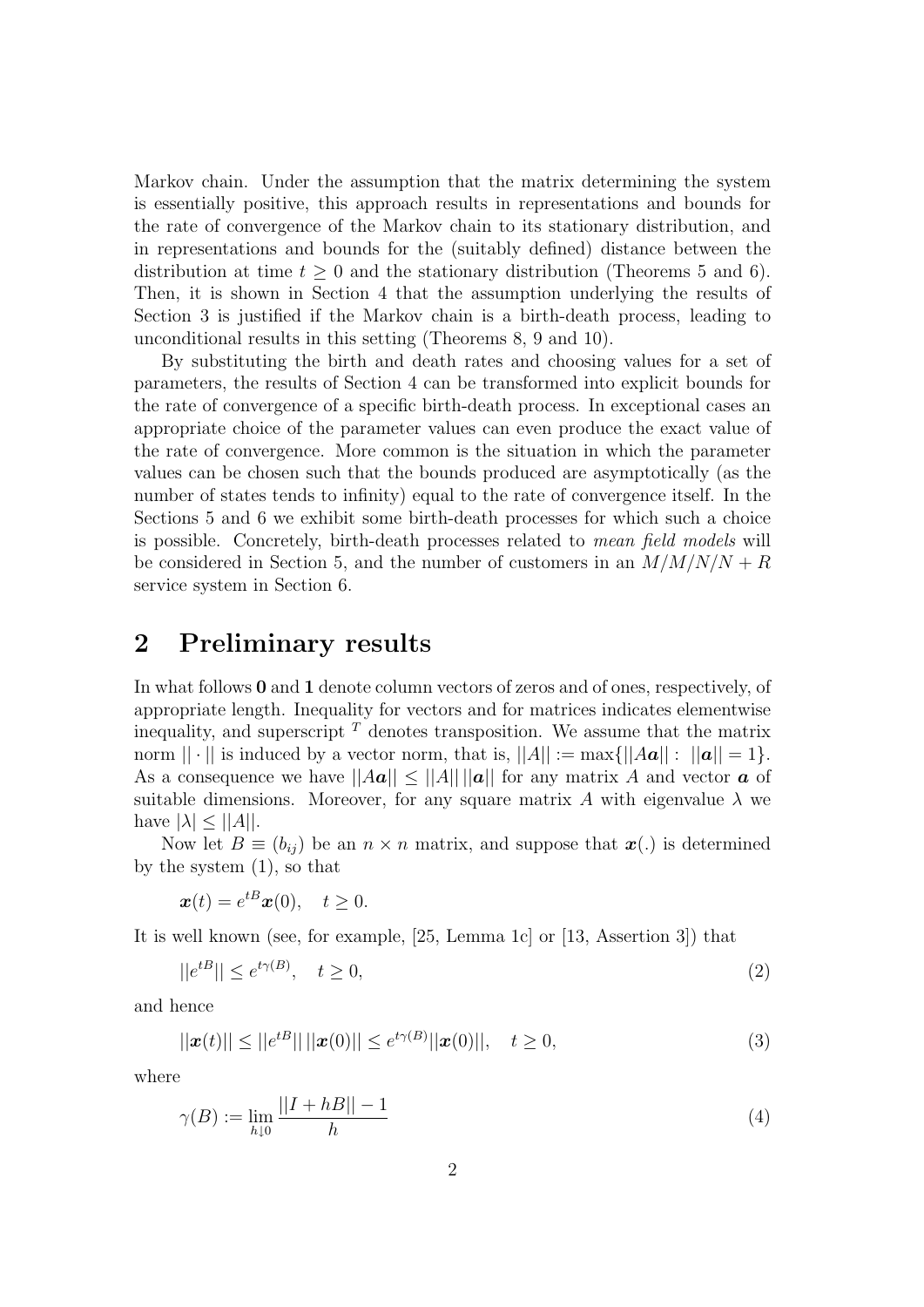is the logarithmic norm of B.

We denote the eigenvalues of B by  $\lambda_1, \lambda_2, \ldots, \lambda_n$  and assume they are numbered such that  $\Re(\lambda_n) \leq \Re(\lambda_{n-1}) \leq \ldots \leq \Re(\lambda_1)$ . Since  $e^{\lambda t}$  is an eigenvalue of  $e^{tB}$ if  $\lambda$  is an eigenvalue of B, we have

$$
e^{t\Re(\lambda_1)} = |e^{\lambda_1 t}| \leq ||e^{tB}||, \quad t \geq 0,
$$

and hence, in view of (2),

$$
\Re(\lambda_1) \le \gamma(B). \tag{5}
$$

On the other hand, by Gelfand's spectral radius formula (see, for example, [23, Theorem 10.13] or [27, Theorem 3.4]),

$$
||e^{kB}||^{1/k} \to e^{\Re(\lambda_1)} \text{ as } k \to \infty,
$$

so that

$$
\Re(\lambda_1) = \inf\{b \in \mathbb{R} : ||e^{tB}|| = \mathcal{O}(e^{bt}) \text{ as } t \to \infty\}.
$$

Since  $||e^{tB}|| = \max{||\boldsymbol{x}(t)|| : ||\boldsymbol{x}(0)|| = 1}$ , we also have

$$
\Re(\lambda_1) = \inf\{b \in \mathbb{R} : ||\mathbf{x}(t)|| = \mathcal{O}\left(e^{bt}\right) \text{ as } t \to \infty \text{ for all } \mathbf{x}(0)\}.
$$
 (6)

We will assume from now on that  $||\cdot|| = ||\cdot||_1$ , so that  $||\boldsymbol{a}|| = \sum_i |a_i|$  for any (column) vector  $\mathbf{a} \equiv (a_i)$ , and  $||A|| = \max_j \sum_i |a_{ij}|$  for any matrix  $A \equiv (a_{ij})$ . As a consequence,

$$
\gamma(B) = \max_j \{b_{jj} + \sum_{i \neq j} |b_{ij}|\}.
$$

If B is essentially positive then, for  $r \in \mathbb{R}$  sufficiently large, the matrix  $B + rI$ is non-negative, so that we can employ Perron-Frobenius theory (see, for example, [22] or [27]). It follows in particular that  $\lambda_1 + r$ , and hence  $\lambda_1$ , is real. Letting,

$$
c_{min}(B) := \min_j \sum_i b_{ij} \text{ and } c_{max}(B) := \max_j \sum_i b_{ij}, \tag{7}
$$

we also have  $\gamma(B) = c_{max}(B)$ , so that (5) and (3) lead to  $\lambda_1 \leq c_{max}(B)$  and

$$
||\boldsymbol{x}(t)|| \leq e^{t c_{max}(B)} ||\boldsymbol{x}(0)||, \quad t \geq 0,
$$

respectively. Moreover, in the setting at hand  $e^{tB}$  is a positive operator, that is,  $e^{tB}\mathbf{x} \geq \mathbf{0}$  if  $\mathbf{x} \geq \mathbf{0}$  (see, for example, [13, Assertion 1] or [27, Theorem 8.2]). As a consequence

$$
\boldsymbol{x}(0) \geq \boldsymbol{0} \implies ||\boldsymbol{x}(t)|| \geq e^{tc_{min}(B)} ||\boldsymbol{x}(0)||, \quad t \geq 0 \tag{8}
$$

(see [13, Assertion 2], where the condition  $\sum_i b_{ij} \leq 0$  is not necessary). So, in view of (6), we must have  $\lambda_1 \geq c_{min}(B)$ . Clearly, replacing  $\mathbf{x}(0) \geq \mathbf{0}$  by  $\mathbf{x}(0) \leq \mathbf{0}$ in (8) does not alter the conclusion. We summarize the preceding results in the next theorem.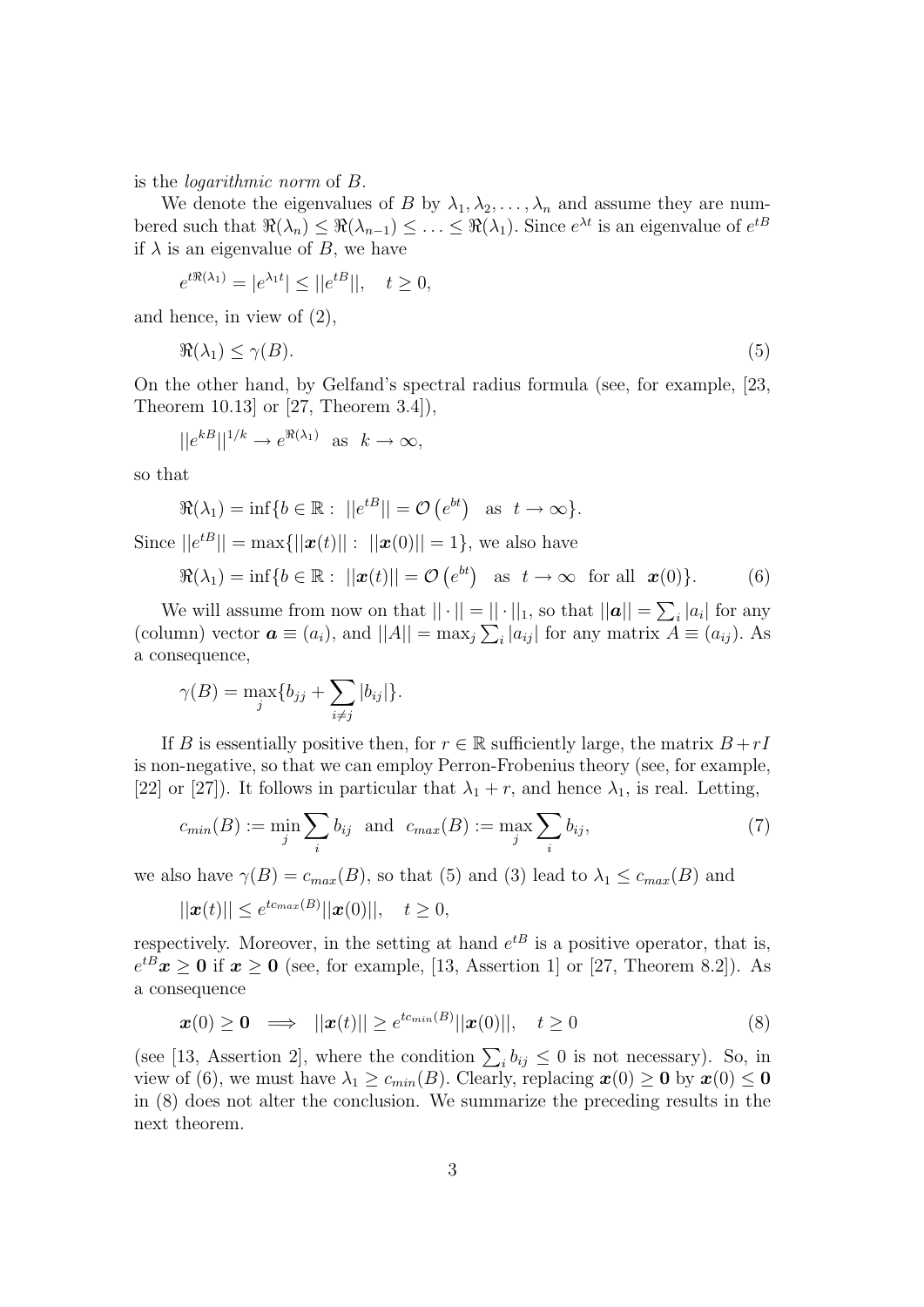**Theorem 1.** Let B be essentially positive and  $x(0)$  any initial vector. Then

$$
c_{min}(B) \le \lambda_1 \le c_{max}(B),\tag{9}
$$

and

$$
e^{t c_{min}(B)} ||\mathbf{x}(0)|| \le ||\mathbf{x}(t)|| \le e^{t c_{max}(B)} ||\mathbf{x}(0)||, \quad t \ge 0,
$$
\n(10)

where the left inequality in (10) presupposes  $\mathbf{x}(0) \geq 0$  or  $\mathbf{x}(0) \leq 0$ .

The system (1) does not change if we replace  $x(0)$  by  $-x(0)$  and B by  $-B$ , so we can try to repeat the arguments leading to Theorem 1 in terms of  $-B$  rather than B. However, since  $-B$  is *not* essentially positive if B is essentially positive, we can now use only those arguments that do not require essential positivity. Letting

$$
s_{min}(B) := \min_{j} \{ b_{jj} - \sum_{i \neq j} b_{ij} \} \text{ and } s_{max}(B) := \max_{j} \{ b_{jj} - \sum_{i \neq j} b_{ij} \}, \quad (11)
$$

and noting that  $-\gamma(-B) = \min_j \{b_{jj} - \sum_{i \neq j} |b_{ij}|\} = s_{min}(B)$  if B is essentially positive, this line of reasoning gives us the following additional results.

**Theorem 2.** Let B be essentially positive and  $x(0)$  any initial vector. Then

$$
s_{min}(B) \le \Re(\lambda_n),\tag{12}
$$

and

$$
e^{t s_{min}(B)} ||\mathbf{x}(0)|| \le ||\mathbf{x}(t)||, \quad t \ge 0.
$$
\n(13)

Evidently,  $s_{min}(B) \leq c_{min}(B)$  if B is essentially positive, so the bound (13) is relevant only if  $x(0)$  has negative as well as positive components.

Maintaining the assumption that  $B$  is essentially positive, we can do better than Theorem 1. First note that for nonsingular  $T$  we can write

$$
T\boldsymbol{x}'(t) = (TBT^{-1})T\boldsymbol{x}(t), \quad t \ge 0,
$$

so, applying Theorem 1 to  $TBT^{-1}$  rather than B, we conclude

$$
e^{t c_{min}(TBT^{-1})} ||\boldsymbol{x}(0)||_T \le ||\boldsymbol{x}(t)||_T \le e^{t c_{max}(TBT^{-1})} ||\boldsymbol{x}(0)||_T, \quad t \ge 0,
$$
 (14)

where, for any  $n \times n$  matrix T, the vector norm  $|| \cdot ||_T$  is defined by

$$
||\boldsymbol{a}||_T:=||T\boldsymbol{a}||,
$$

and the left inequality in (14) presupposes  $T\mathbf{x}(0) \geq \mathbf{0}$  or  $T\mathbf{x}(0) \leq \mathbf{0}$ .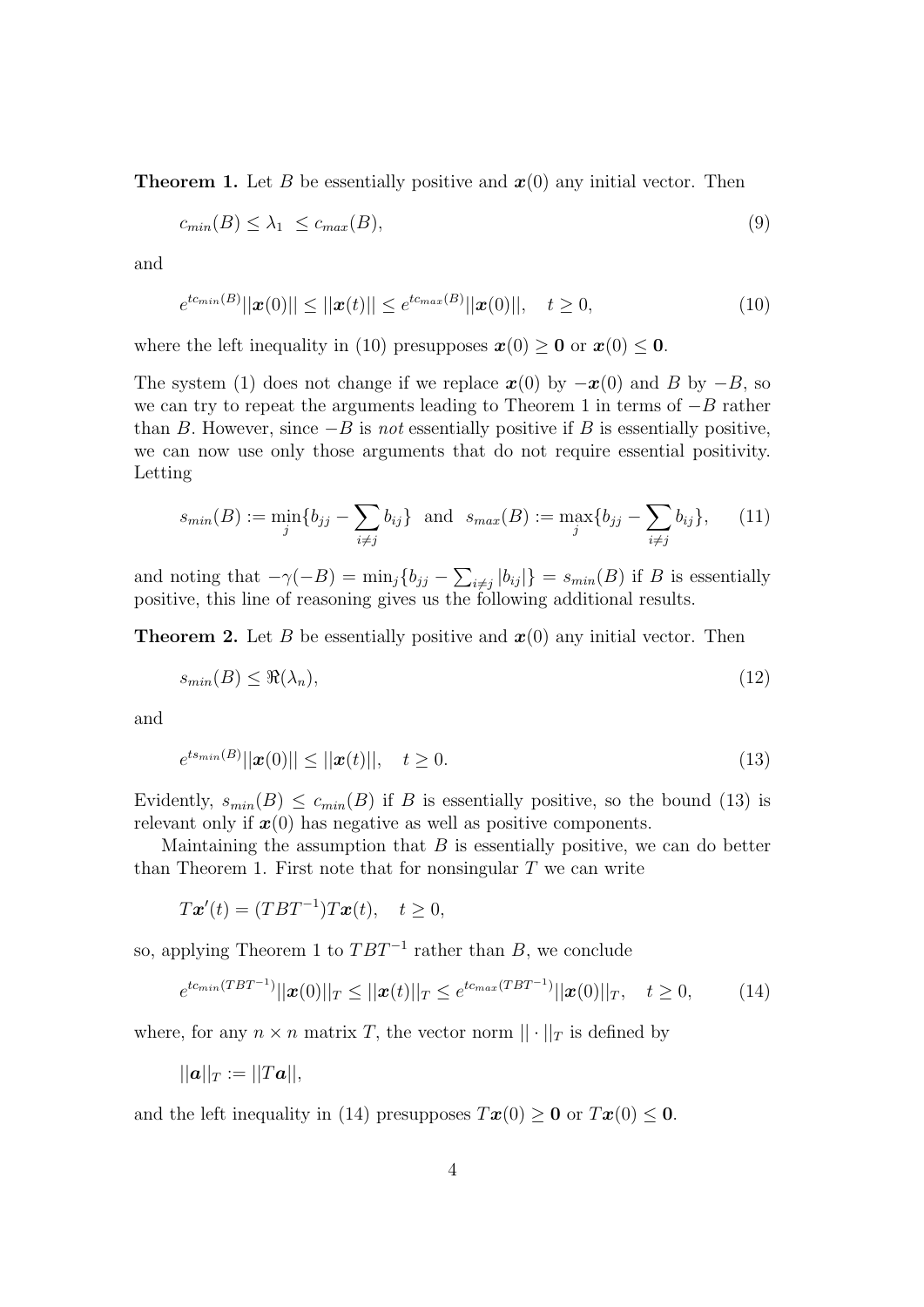Next choose  $r \in \mathbb{R}$  again so large that the matrix  $B+rI$  is nonnegative. Then the Collatz-Wielandt theorem (see, for example, [22, pp. 666-669] or [27, Theorem 2.9) states that, for any diagonal matrix  $D$  with positive diagonal entries, the spectral radius  $\rho(B + rI)$  of the matrix  $B + rI$  satisfies either

$$
c_{min}(D(B + rI)D^{-1}) < \rho(B + rI) < c_{max}(D(B + rI)D^{-1})
$$

or

$$
c_{min}(D(B + rI)D^{-1}) = \rho(B + rI) = c_{max}(D(B + rI)D^{-1}).
$$

Moreover, the latter occurs if and only if D1 is the positive eigenvector of  $B + rI$ corresponding to the eigenvalue  $\rho(B + rI)$  (which is unique up to a multiplicative constant). Noting that  $\rho(B + rI) = \lambda_1 + r$ , and replacing T by D in (14), we readily obtain the following generalization of Theorem 1.

**Theorem 3.** Let B essentially positive and  $x(0)$  any nonzero initial vector. Then, for any diagonal matrix  $D$  with positive diagonal entries,

$$
c_{min}(DBD^{-1}) \le \lambda_1 \le c_{max}(DBD^{-1}),\tag{15}
$$

and

$$
e^{t c_{min}(DBD^{-1})} ||\boldsymbol{x}(0)||_D \le ||\boldsymbol{x}(t)||_D \le e^{t c_{max}(DBD^{-1})} ||\boldsymbol{x}(0)||_D, \quad t \ge 0,
$$
 (16)

where the left inequality in (16) presupposes  $x(0) \ge 0$  or  $x(0) \le 0$ . The extreme values in (15) (and hence in (16) if  $x(0) \ge 0$  or  $x(0) \le 0$ ) are achieved if and only if D1 is the positive eigenvector of B corresponding to  $\lambda_1$ .

The next corollary is immediate (see also [27, Exercise 8.2.6]).

**Corollary 4.** If B is essentially positive and D a diagonal matrix, then, for any nonzero initial vector  $x(0) \geq 0$ ,

$$
||\boldsymbol{x}(t)||_D = e^{\lambda_1 t} ||\boldsymbol{x}(0)||_D, \quad t \ge 0,
$$
\n(17)

if and only if D1 is the positive eigenvector of B corresponding to  $\lambda_1$ .

For completeness' sake (and later reference) we also state the result one obtains by replacing B by  $DBD^{-1}$  and  $x(t)$  by  $Dx(t)$  in (1) and (13), namely

$$
e^{ts_{min}(DBD^{-1})}||\mathbf{x}(0)||_D \le ||\mathbf{x}(t)||_D, \quad t \ge 0,
$$
\n(18)

for any initial vector  $x(0)$  and diagonal matrix D with positive diagonal entries. Evidently, in view of Theorem 3, the inequality is relevant only if  $x(0)$  has negative as well as positive components, since  $s_{min}(DBD^{-1}) \leq c_{min}(DBD^{-1})$ .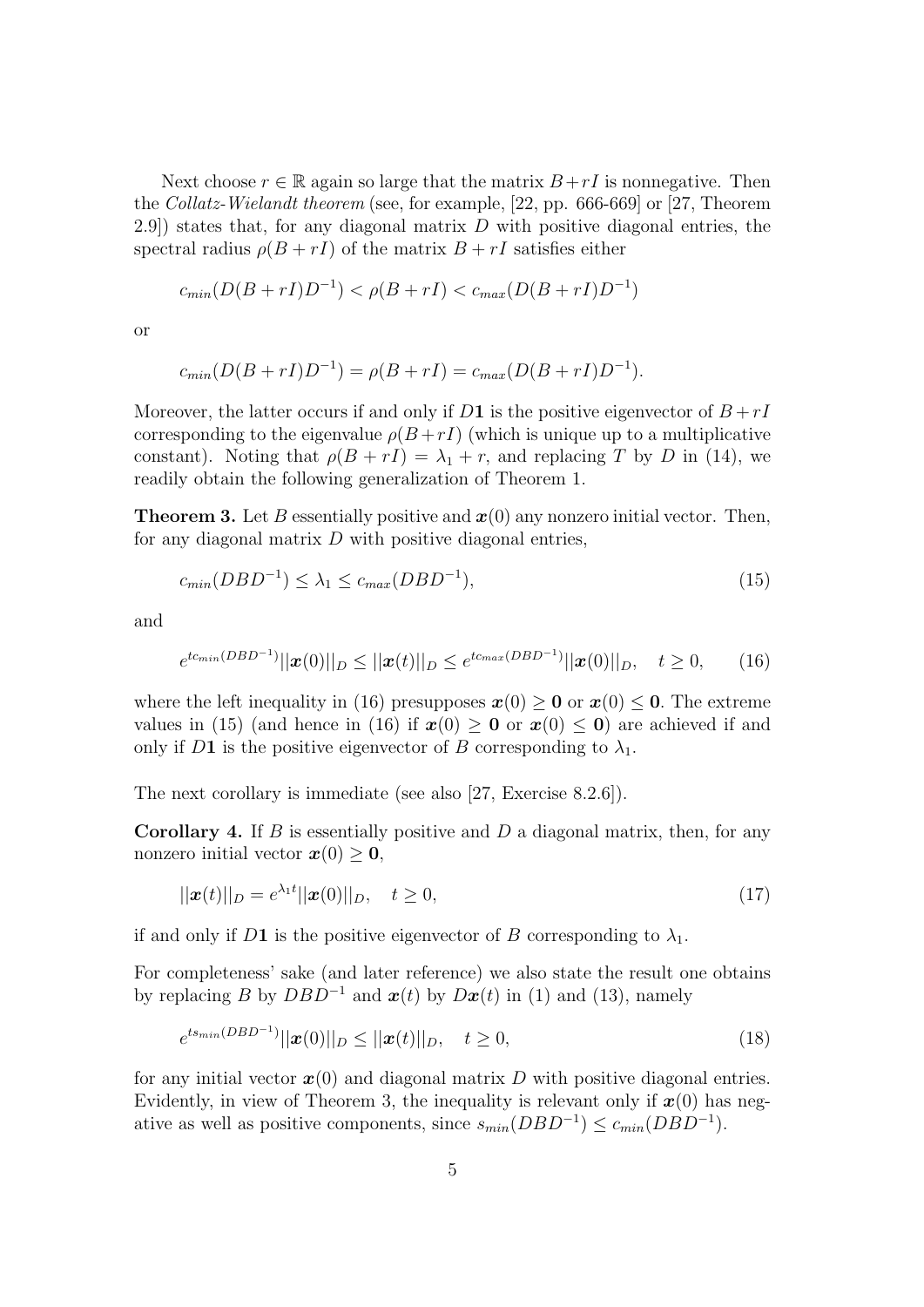Remark. A slight generalization of Theorem 3 and (18) may be obtained by considering, instead of (1), the system

$$
\mathbf{y}'(t) = q(t)B\mathbf{y}(t), \quad t \ge 0,
$$
\n(19)

where  $q(.)$  is a nonnegative and locally integrable (scalar) function on [0,  $\infty$ ). In this case we have

$$
\boldsymbol{y}(t) = e^{\bar{q}(t)B}\boldsymbol{y}(0), \quad t \ge 0,
$$

where  $\bar{q}(t) := \int_0^t q(u) du$ . Defining  $\boldsymbol{x}(t) := \boldsymbol{y}(\bar{q}^{-1}(t))$ , the system (19) reduces to the system  $(1)$ , so we can immediately apply  $(16)$ ,  $(17)$  and  $(18)$  and translate the results in terms of  $y(\cdot)$ . This amounts to replacing  $x(\cdot)$  by  $y(\cdot)$  in (16), (17) and (18) and writing  $\bar{g}(t)$  instead of t in the exponents. and (18) and writing  $\bar{q}(t)$  instead of t in the exponents.

If  $B$  is not essentially positive one might look for a similarity transformation  $C = TBT^{-1}$ , such that C is essentially positive, and apply Theorem 3 to C instead of B to obtain bounds on  $\lambda_1$ .

#### 3 Convergence of Markov chains

Consider a continuous-time Markov chain  $\mathcal{X} \equiv \{X(t), t \geq 0\}$  taking values in  $\{0, 1, \ldots, n\}$  with q-matrix  $Q \equiv (q_{ij})$ . The state probabilities  $p_j(t) := \Pr\{X(t)\}$  $j\},\,j=0,1,\ldots,n,$  are determined by the initial distribution and the system of forward equations

$$
\mathbf{p}'(t) = Q^T \mathbf{p}(t), \quad t \ge 0,
$$
\n<sup>(20)</sup>

where  $\mathbf{p}(t) \equiv (p_0(t), p_1(t), \dots, p_n(t))^T$ . We will assume that X is honest and irreducible, so that there exists a unique stationary distribution, represented by the vector  $\boldsymbol{\pi} \equiv (\pi_0, \pi_1, \dots, \pi_n)^T$ . The distribution  $\boldsymbol{\pi}$  satisfies  $Q^T \boldsymbol{\pi} = \mathbf{0}$ , and  $\boldsymbol{p}(t)$ converges to  $\pi$  as  $t \to \infty$ , for any initial distribution  $p(0)$ . In what follows we are interested in the rate of convergence (sometimes called the decay parameter)  $β$ , defined by

$$
\beta := \sup\{a > 0 : ||\boldsymbol{p}(t) - \boldsymbol{\pi}|| = \mathcal{O}(e^{-at}) \quad \text{as} \quad t \to \infty \quad \text{for all} \quad \boldsymbol{p}(0)\}. \tag{21}
$$

Since  $\sum_{k=0}^{n} p_k(t) = \sum_{k=0}^{n} \pi_k = 1$ , we evidently have

$$
0 < |p_0(t) - \pi_0| \le \sum_{k=1}^n |p_k(t) - \pi_k|, \quad t \ge 0.
$$

So, letting  $\bm{x}(t) := (p_1(t) - \pi_1, p_2(t) - \pi_2, \dots, p_n(t) - \pi_n)^T$ , we obtain

$$
||\mathbf{x}(t)|| \le ||\mathbf{p}(t) - \boldsymbol{\pi}|| \le 2||\mathbf{x}(t)||, \quad t \ge 0,
$$
\n(22)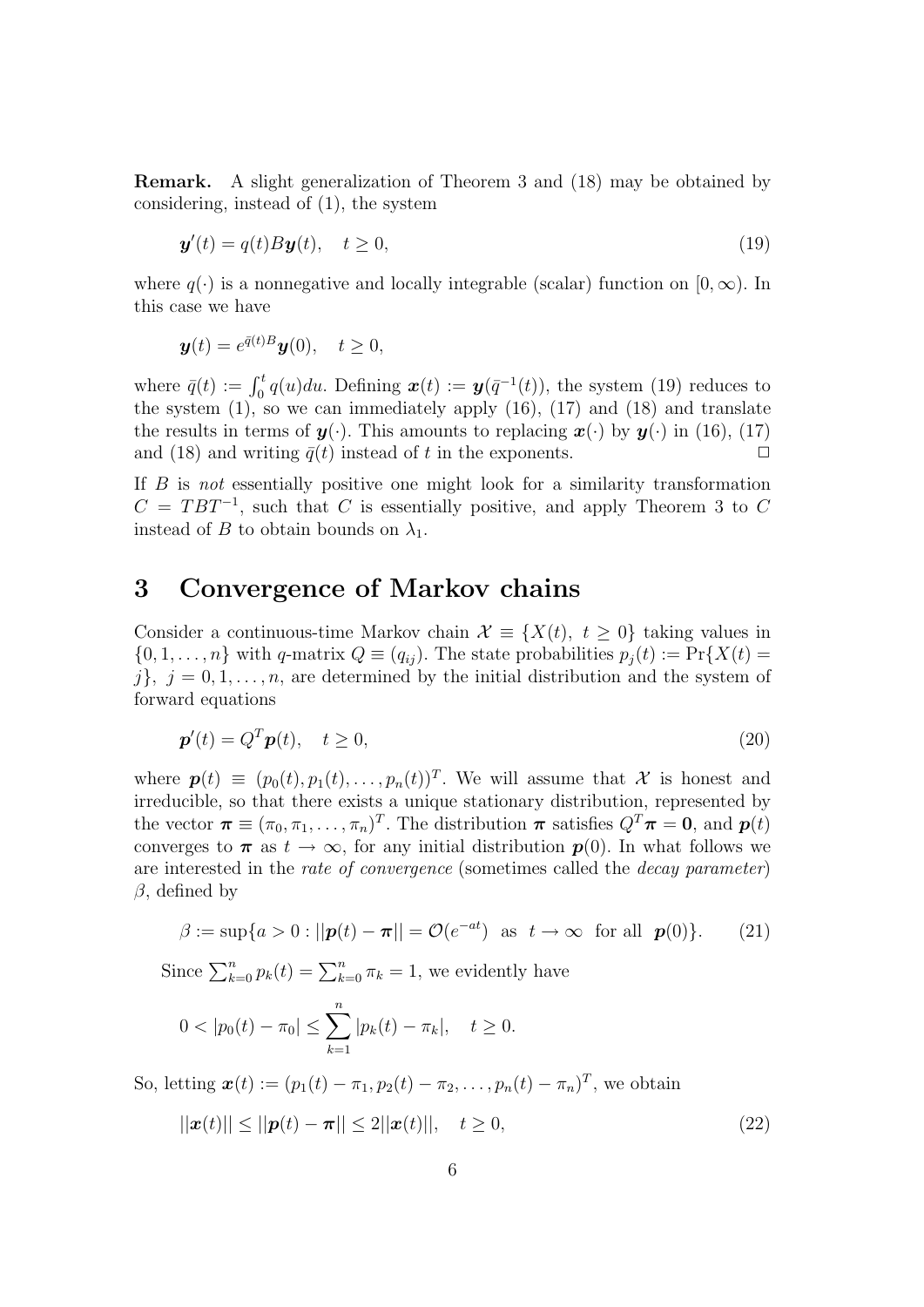and it follows that

$$
\beta = \sup\{a > 0 : ||\boldsymbol{x}(t)|| = \mathcal{O}(e^{-at}) \text{ as } t \to \infty \text{ for all } \boldsymbol{x}(0)\}. \tag{23}
$$

Also observe that the forward equations (20) imply

$$
p'_{i}(t) = q_{0i}(p_{0}(t) - \pi_{0}) + \sum_{j=1}^{n} q_{ji}(p_{j}(t) - \pi_{j})
$$
  
= 
$$
\sum_{j=1}^{n} (q_{ji} - q_{0i})(p_{j}(t) - \pi_{j}), \quad i = 1, 2, ..., n, t \ge 0,
$$

so that

$$
x'_{i}(t) = \sum_{j=1}^{n} (q_{ji} - q_{0i}) x_{j}(t), \quad i = 1, 2, \ldots, n, \ t \geq 0.
$$

That is,  $x(\cdot)$  actually satisfies the system of differential equations (1), and hence  $\boldsymbol{x}(t) = e^{tB}\boldsymbol{x}(0)$ , with  $B \equiv (b_{ij})$  given by

$$
b_{ij} := q_{ji} - q_{0i}, \quad i, j = 1, 2, \dots, n. \tag{24}
$$

As in the previous section we denote the eigenvalues of B by  $\lambda_1, \lambda_2, \ldots, \lambda_n$ and assume they are numbered such that  $\Re(\lambda_n) \leq \Re(\lambda_{n-1}) \leq \ldots \leq \Re(\lambda_1)$ . Now suppose  $\lambda$  is an eigenvalue of Q and let  $\mathbf{y}^* \equiv (y_0, y_1, \dots, y_n)^T$  be a corresponding eigenvector. Since  $Q1 = 0$ , it follows readily that

$$
B^T(\boldsymbol{y}-y_0\boldsymbol{1})=\lambda(\boldsymbol{y}-y_0\boldsymbol{1}),
$$

where  $\mathbf{y} := (y_1, y_2, \dots, y_n)^T$ . So  $\lambda$  is also an eigenvalue of B, unless  $\mathbf{y} - y_0 \mathbf{1} = \mathbf{0}$ , the latter occurring if and only if  $y^*$  is a constant vector, and hence  $\lambda = 0$ . Since  $\mathcal X$  is an honest and irreducible Markov chain, the matrix  $Q$  has an eigenvalue 0 of multiplicity one, while all other eigenvalues have negative real parts. We thus conclude that  $\lambda_1, \lambda_2, \ldots, \lambda_n$  are the nonzero eigenvalues of Q, and satisfy

$$
\Re(\lambda_n) \leq \Re(\lambda_{n-1}) \leq \ldots \leq \Re(\lambda_1) < 0.
$$

Finally, (6) and (23) imply that

$$
\beta = -\Re(\lambda_1),\tag{25}
$$

so studying the rate of convergence of the Markov chain X with q-matrix  $Q \equiv (q_{ij})$ amounts to studying the eigenvalue with largest real part of the matrix  $B \equiv (b_{ij})$ defined by (24).

Although Q is essentially positive, the matrix  $B$ , in general, is not. So, as suggested at the end of the previous section, we must find a similarity transformation  $C = TBT^{-1}$  such that C is essentially positive (if it exists at all), before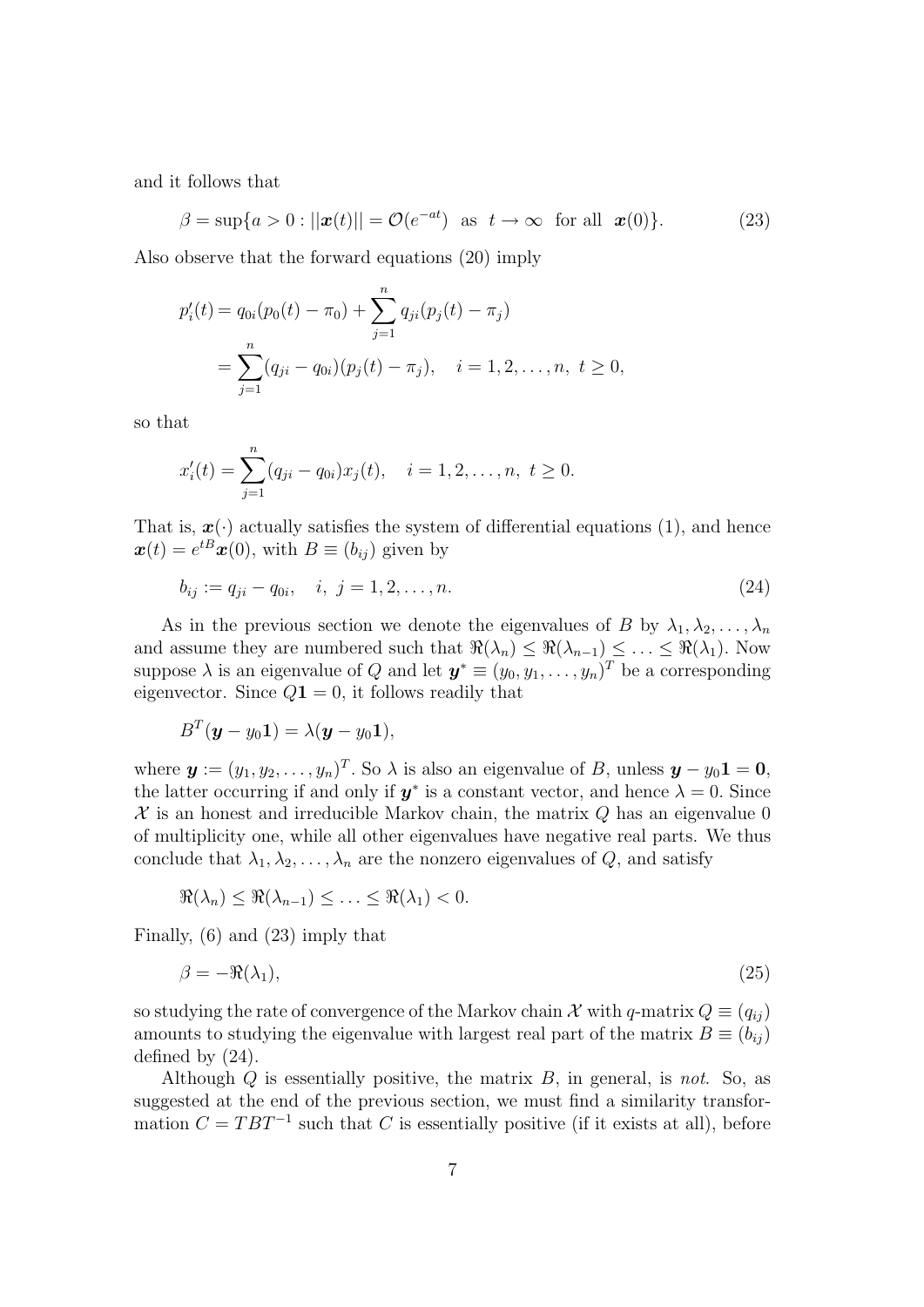we can apply Theorem 3. In the next section we will display a suitable similarity transformation in the specific setting of birth-death processes, but in the remainder of this section we will only assume its existence. As a consequence of this assumption  $\lambda_1$  must be real. Evidently, if B itself happens to be essentially positive we let  $T = I$ , the identity matrix. We note, parenthetically, that, by [13, Theorem 2], a suitable similarity transformation always exists when  $\mathcal X$  is a reversible Markov chain (in which case all eigenvalues are real).

Under the assumption then that there exists a nonsingular matrix  $T$  such that  $C = TBT^{-1}$  is essentially positive, we can apply the first part of Theorem 3 to C and, in view of (25), obtain the following information about  $\beta$ , the rate of convergence of the Markov chain  $\mathcal{X}$ .

**Theorem 5.** Let T be a nonsingular matrix such that  $C = TBT^{-1}$  is essentially positive, and let D be a diagonal matrix with positive diagonal entries. Then

$$
c_{min}(DT(-B)(DT)^{-1}) \le \beta \le c_{max}(DT(-B)(DT)^{-1}),\tag{26}
$$

where the extreme values are achieved if and only if  $D1$  is the positive eigenvector of C corresponding to the eigenvalue  $\lambda_1 = -\beta$ .

Defining  $\boldsymbol{z}(\cdot) := T\boldsymbol{x}(\cdot)$ , we have

 $\mathbf{z}'(t) = TBT^{-1}\mathbf{z}(t) = C\mathbf{z}(t), \quad t \geq 0,$ 

since  $\mathbf{x}(\cdot)$  satisfies the system of differential equations (1). Note further that

$$
||\mathbf{z}(t)||_D = ||DT\mathbf{x}(t)|| \le ||DT|| \, ||\mathbf{x}(t)||, \quad t \ge 0,
$$

and

$$
||\boldsymbol{x}(t)|| = ||(DT)^{-1}D\boldsymbol{z}(t)|| \le ||(DT)^{-1}|| ||\boldsymbol{z}(t)||_D, \quad t \ge 0,
$$

so that, in view of (22),

$$
||DT||^{-1}||\mathbf{z}(t)||_D \le ||\mathbf{p}(t) - \boldsymbol{\pi}|| \le 2||(DT)^{-1}|| ||\mathbf{z}(t)||_D, \quad t \ge 0.
$$
 (27)

We are now ready to apply to  $z(\cdot)$  the second part of Theorem 3 as well as (18). Together with (27) this readily leads to the following bounds for  $||\mathbf{p}(t) - \boldsymbol{\pi}||$ .

**Theorem 6.** Let T be a nonsingular matrix such that  $C = TBT^{-1}$  is essentially positive, and let D be a diagonal matrix with positive diagonal entries. Then, for any initial distribution  $p(0)$ ,

$$
||\mathbf{p}(t) - \boldsymbol{\pi}|| \le \kappa e^{-c_{min}t} ||\mathbf{p}(0) - \boldsymbol{\pi}||, \quad t \ge 0,
$$
\n
$$
(28)
$$

and

$$
||\mathbf{p}(t) - \boldsymbol{\pi}|| \ge \frac{1}{\kappa} e^{-s_{max}t} ||\mathbf{p}(0) - \boldsymbol{\pi}||, \quad t \ge 0,
$$
\n(29)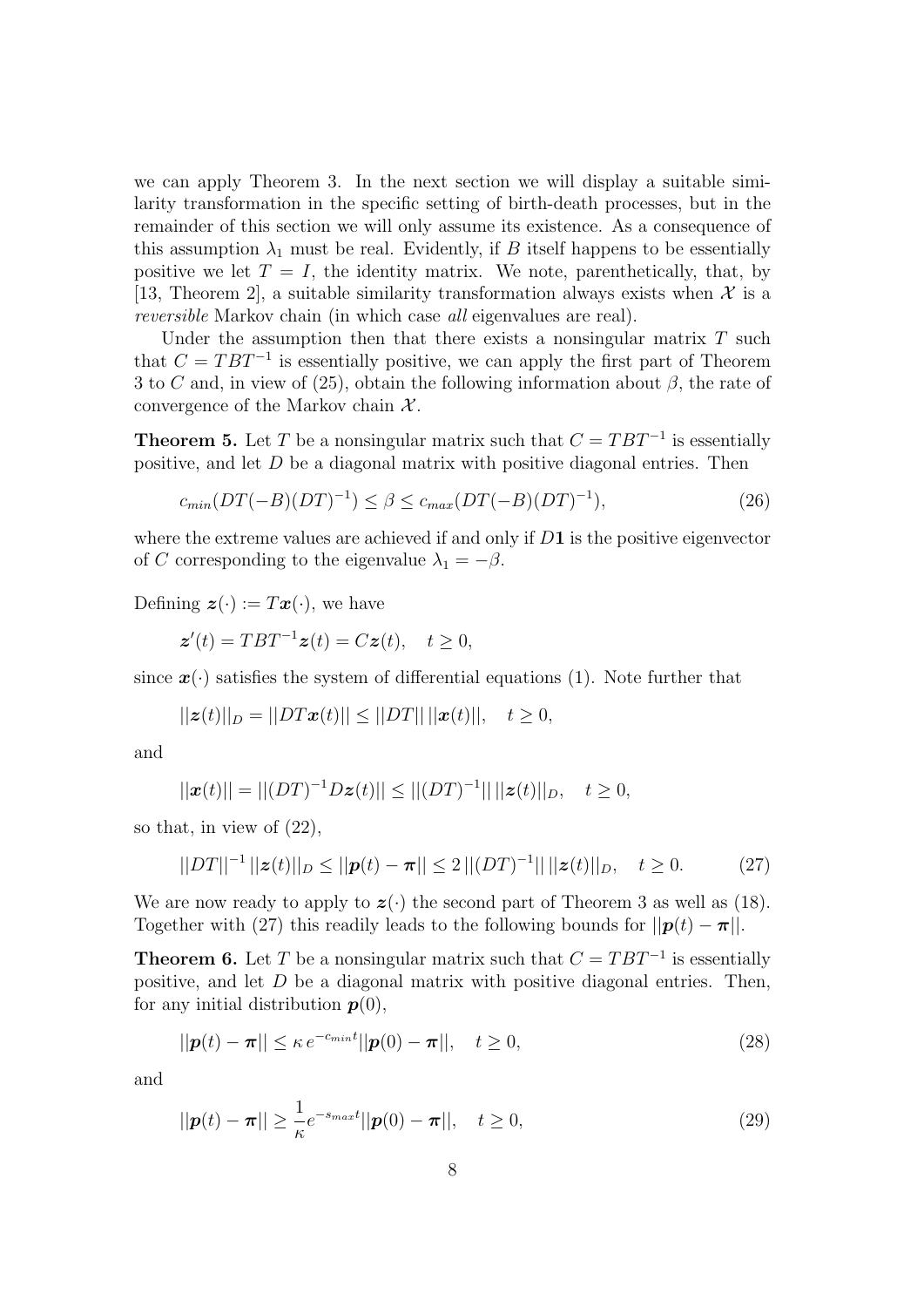where  $\kappa := 2||DT|| ||(DT)^{-1}||$ ,  $c_{min}$  and  $c_{max}$  denote the left-hand and righthand side, respectively, of (26), and  $s_{max} := s_{max}(DT(-B)(DT)^{-1})$ . Moreover, if  $p_i(0) \geq \pi_i$  for  $i = 1, 2, ..., n$ , or  $p_i(0) \leq \pi_i$  for  $i = 1, 2, ..., n$ , then

$$
||\mathbf{p}(t) - \boldsymbol{\pi}|| \ge \frac{1}{\kappa} e^{-c_{max}t} ||\mathbf{p}(0) - \boldsymbol{\pi}||, \quad t \ge 0.
$$
 (30)

We note that the condition preceding (30) is satisfied, for instance, when the initial distribution concentrates all probability mass in state 0. Of course, (29) becomes irrelevant if (30) holds true, since  $s_{max} < c_{max}$ .

Since B and  $DTB(DT)^{-1}$  have the same eigenvalues, Theorem 2 tells us that  $-s_{max} \leq \Re(\lambda_n)$ . We shall see in the next section that we can obtain more precise results for  $\lambda_n$ , the eigenvalue of Q with the smallest real part, in the specific setting of birth-death processes.

Our final observation in this section is the following.

**Theorem 7.** If there exists a nonsingular matrix T such that  $C = TBT^{-1}$  is essentially positive, then there exists a nonnegative matrix  $\Delta$  such that, for any initial distribution  $p(0)$  satisfying  $p_i(0) \geq \pi_i$  for  $i = 1, 2, ..., n$ , or  $p_i(0) \leq \pi_i$  for  $i = 1, 2, \ldots, n$ ,

$$
||\mathbf{p}(t) - \boldsymbol{\pi}||_{\Delta} = e^{-\beta t} ||\mathbf{p}(0) - \boldsymbol{\pi}||_{\Delta}, \quad t \ge 0.
$$

**Proof.** Choose the diagonal matrix  $D$  such that  $D1$  is the positive eigenvector of C corresponding to  $\lambda_1$ . By Corollary 3, applied to C and  $\mathbf{z}(\cdot)$ , we then have

$$
||\mathbf{z}(t)||_D = e^{-\beta t}||\mathbf{z}(0)||_D, \quad t \ge 0.
$$

Letting  $\Delta$  be the matrix with zeros in the first row and column, and the remaining block equal to DT, we also have

$$
||\mathbf{p}(t) - \boldsymbol{\pi}||_{\Delta} = ||\mathbf{x}(t)||_{DT} = ||\mathbf{z}(t)||_{D}, \quad t \geq 0,
$$

so that the result follows.  $\Box$ 

In the next section we will show that the technique expounded in the present section for the analysis of the rate of convergence of a finite, continuous-time Markov chain is applicable, and thus yields bounds and representations, in the more restricted setting of birth-death processes.

#### 4 Birth-death processes

We will assume in this section that the Markov chain  $\mathcal X$  of the previous section is a birth-death process, so that its  $q$ -matrix has the form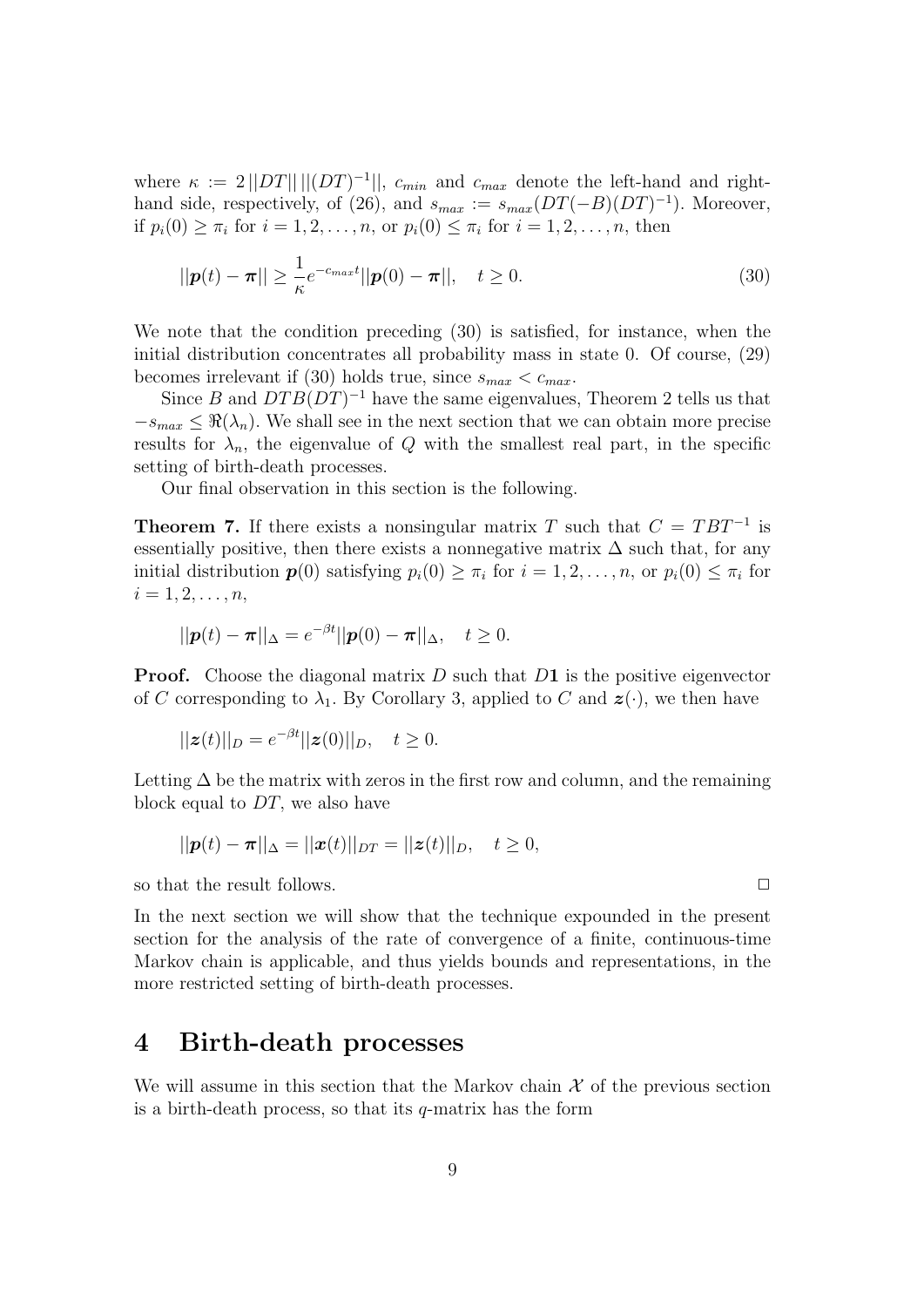$$
Q = \begin{pmatrix} -a_0 & a_0 & 0 & \cdots & 0 & 0 \\ b_1 & -(a_1 + b_1) & a_1 & \cdots & 0 & 0 \\ \vdots & \vdots & \vdots & \ddots & \vdots & \vdots \\ 0 & 0 & 0 & \cdots & -(a_{n-1} + b_{n-1}) & a_{n-1} \\ 0 & 0 & 0 & \cdots & b_n & -b_n \end{pmatrix},
$$
(31)

with positive *birth rates*  $a_i$ ,  $0 \le i \le n$ , and *death rates*  $b_i$ ,  $0 \le i \le n$ . It is well known that the nonzero eigenvalues  $\lambda_1, \lambda_2, \ldots, \lambda_n$  of Q are real, distinct and negative (see, for example, [17]). We have seen in the previous section that these eigenvalues are precisely the eigenvalues of the matrix  $B$  of  $(24)$ , which is now given by

$$
B = \begin{pmatrix} -(a_0 + a_1 + b_1) & b_2 - a_0 & -a_0 & \cdots & -a_0 & -a_0 \\ a_1 & -(a_2 + b_2) & b_3 & \cdots & 0 & 0 \\ \vdots & \vdots & \vdots & \ddots & \vdots & \vdots \\ 0 & 0 & 0 & \cdots & -(a_{n-1} + b_{n-1}) & b_n \\ 0 & 0 & 0 & \cdots & a_{n-1} & -b_n \end{pmatrix}.
$$

Choosing  $T$  to be the upper triangular matrix with 1's on and above the diagonal, that is,

$$
T = \begin{pmatrix} 1 & 1 & 1 & \cdots & 1 & 1 \\ 0 & 1 & 1 & \cdots & 1 & 1 \\ \vdots & \vdots & \vdots & \ddots & \vdots & \vdots \\ 0 & 0 & 0 & \cdots & 1 & 1 \\ 0 & 0 & 0 & \cdots & 0 & 1 \end{pmatrix} \text{ and } T^{-1} = \begin{pmatrix} 1 & -1 & 0 & \cdots & 0 & 0 \\ 0 & 1 & -1 & \cdots & 0 & 0 \\ \vdots & \vdots & \vdots & \ddots & \vdots & \vdots \\ 0 & 0 & 0 & \cdots & 1 & -1 \\ 0 & 0 & 0 & \cdots & 0 & 1 \end{pmatrix}, (32)
$$

the similarity transformation  $C = TBT^{-1}$  yields the essentially positive matrix

$$
C = \begin{pmatrix} -(a_0 + b_1) & b_1 & 0 & \cdots & 0 & 0 \\ a_1 & -(a_1 + b_2) & b_2 & \cdots & 0 & 0 \\ \vdots & \vdots & \vdots & \ddots & \vdots & \vdots \\ 0 & 0 & 0 & \cdots & -(a_{n-2} + b_{n-1}) & b_{n-1} \\ 0 & 0 & 0 & \cdots & a_{n-1} & -(a_{n-1} + b_n) \end{pmatrix} . (33)
$$

So we can apply Theorem 5 and obtain after a little algebra the next theorem, which, in its full generality, was first stated in [31].

**Theorem 8.** The rate of convergence  $\beta$  of a birth-death process with q-matrix (31) satisfies

$$
\max_{\mathbf{d}>0} \left\{ \min_{1 \le i \le n} \alpha_i \right\} = \beta = \min_{\mathbf{d}>0} \left\{ \max_{1 \le i \le n} \alpha_i \right\},\tag{34}
$$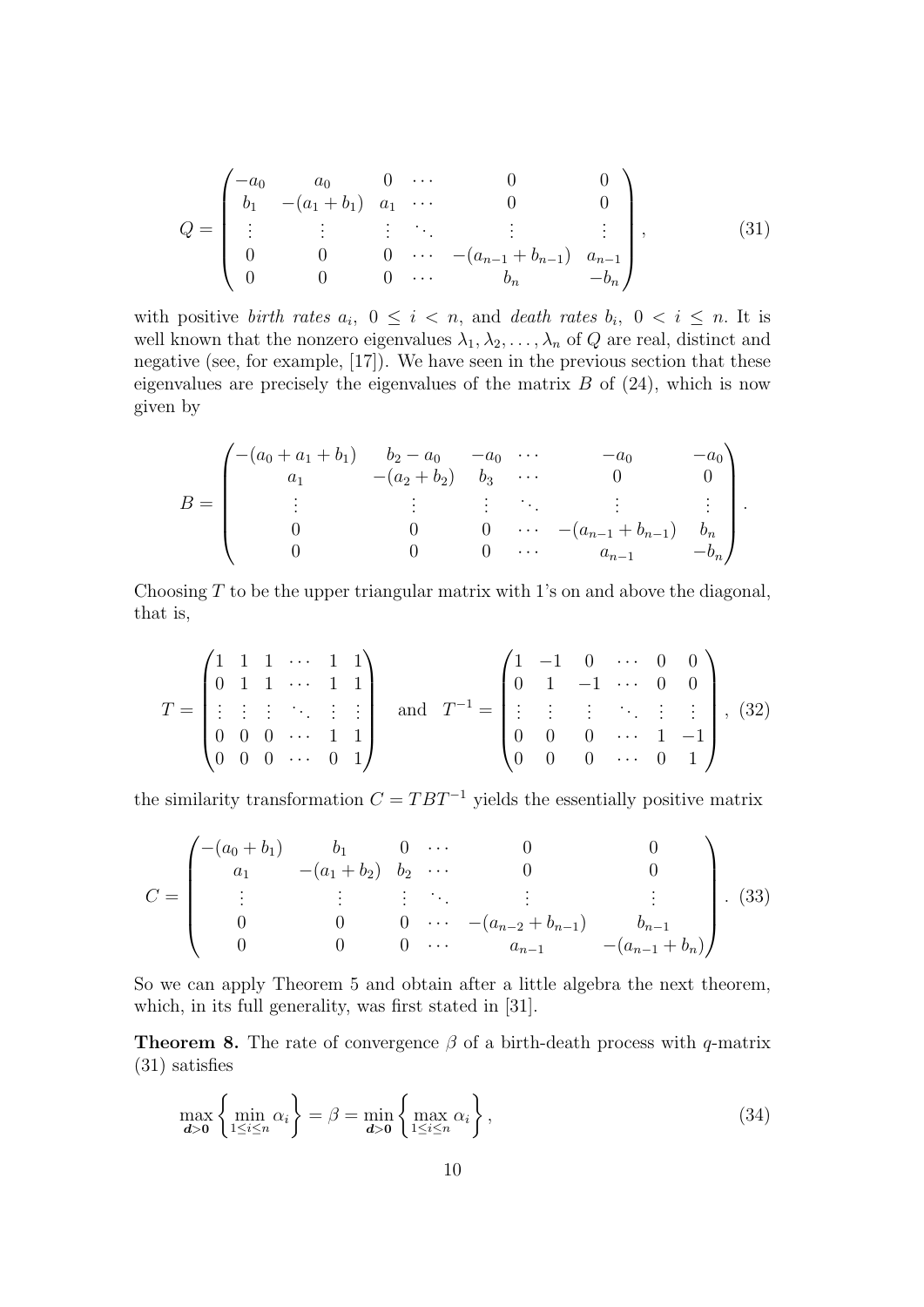where  $\mathbf{d} \equiv (d_1, d_2, \dots, d_n)$ , and

$$
\alpha_i := a_{i-1} + b_i - \frac{d_{i+1}}{d_i} a_i - \frac{d_{i-1}}{d_i} b_{i-1}, \quad i = 1, 2, \dots, n,
$$
\n(35)

with  $a_n = b_0 = d_0 = d_{n+1} = 0$ .

There is a vast literature on results related to Theorem 8, derived by a variety of methods, and often pertaining to ergodic birth-death processes with an infinite state space. We refer to [2], [3], [4], [7], [8], [9], [12], [13], [15], [18], [29], [30], [31], [32], and the references there for further information.

Information about  $\lambda_n$ , the smallest eigenvalue of Q, and hence of C, may be obtained by observing that  $-\lambda_n$  is the largest eigenvalue of  $-C$ . Since the characteristic polynomial  $P_r(\lambda)$  for the leading principal submatrix of order r of the matrix  $-C$  satisfies the recursion

$$
P_r(\lambda) = (a_{r-1} + b_r - \lambda) P_{r-1}(\lambda) - a_{r-1} b_{r-1} P_{r-2}(\lambda), \quad r = 2, 3... , n,
$$
  
\n
$$
P_0(\lambda) = 1, \quad P_1(\lambda) = a_0 + b_1 - \lambda,
$$

we see that  $P_n(\lambda)$ , and hence the spectrum of  $-C$ , does not change if we change the signs of its nondiagonal elements. In other words,  $-\lambda_1 = \beta < -\lambda_2 < \ldots <$  $-\lambda_n$  are the eigenvalues of the nonnegative (and irreducible, and hence essentially positive) matrix  $C^*$ , which is obtained from  $C$  by changing the signs of its diagonal elements. Subsequently applying Theorem 3 to  $C^*$  gives us the next result.

**Theorem 9.** Let  $\chi = -\lambda_n$ , with  $\lambda_n$  the smallest eigenvalue of the q-matrix (31). Then  $\chi$  satisfies

$$
\max_{\mathbf{d}>0} \left\{ \min_{1 \le i \le n} \zeta_i \right\} = \chi = \min_{\mathbf{d}>0} \left\{ \max_{1 \le i \le n} \zeta_i \right\},\tag{36}
$$

where  $\mathbf{d} \equiv (d_1, d_2, \ldots, d_n)$ , and

$$
\zeta_i := a_{i-1} + b_i + \frac{d_{i+1}}{d_i} a_i + \frac{d_{i-1}}{d_i} b_{i-1}, \quad i = 1, 2, \dots, n,
$$
\n(37)

with  $a_n = b_0 = d_0 = d_{n+1} = 0$ .

We next give exponential bounds for  $||p(t) - \pi||$  in the setting at hand. The results have essentially been derived earlier in [29] and [31].

**Theorem 10.** Let  $\mathcal{X}$  be a birth-death process with q-matrix (31). Then, for any initial distribution  $p(0)$  and vector  $\mathbf{d} \equiv (d_1, d_2, \ldots, d_n)$  such that  $d := \min_i \{d_i\} >$ 0, we have

$$
||\mathbf{p}(t) - \boldsymbol{\pi}|| \le \kappa e^{-\min_i \{\alpha_i\}t} ||\mathbf{p}(0) - \boldsymbol{\pi}||, \quad t \ge 0,
$$
\n(38)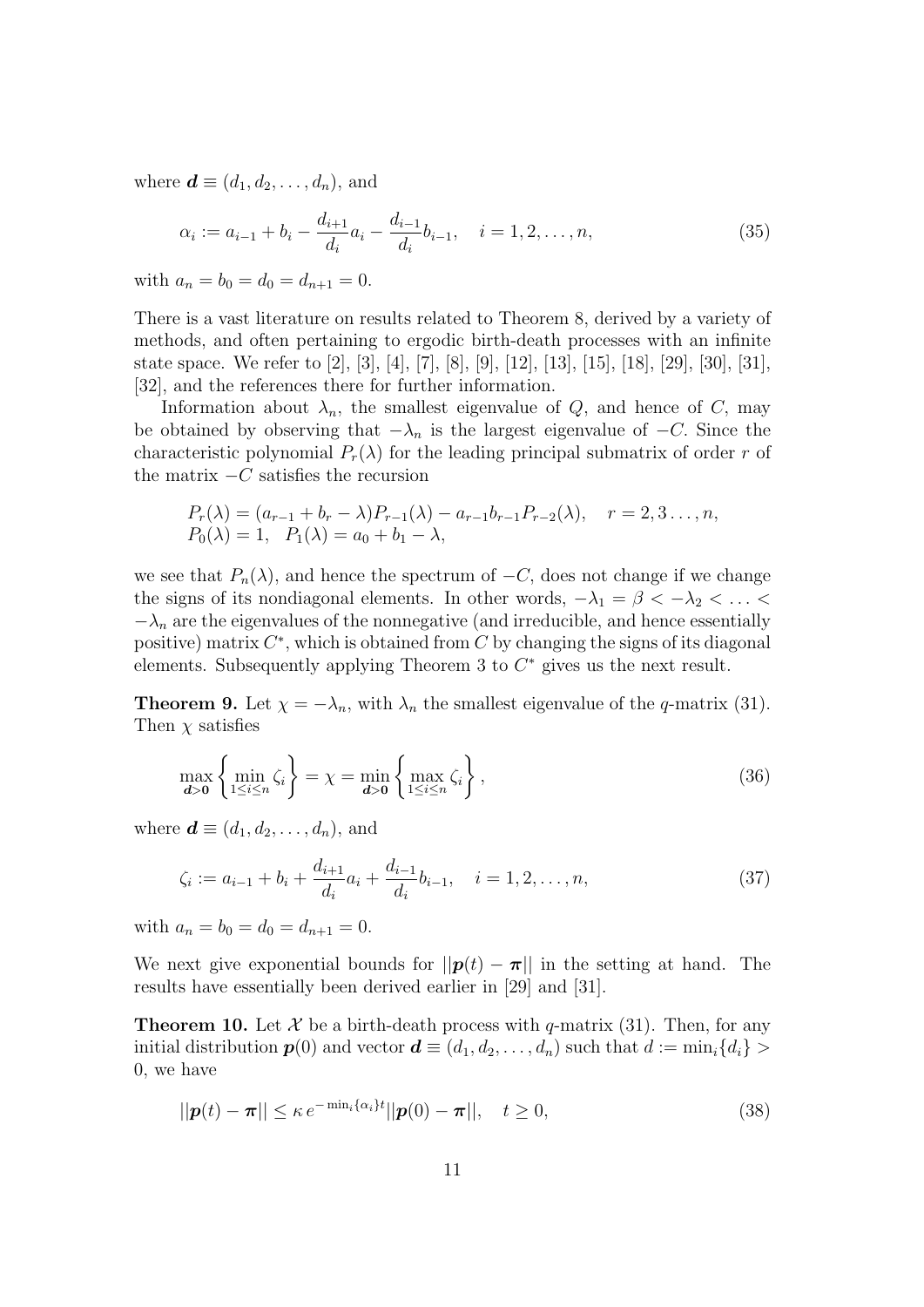and

$$
||\mathbf{p}(t) - \boldsymbol{\pi}|| \ge \frac{1}{\kappa} e^{-\max_i \{\zeta_i\} t} ||\mathbf{p}(0) - \boldsymbol{\pi}||, \quad t \ge 0.
$$
 (39)

where  $\kappa = 4 \sum_{i=1}^{n} (d_i/d)$ , and  $\alpha_i$  and  $\zeta_i$  are given by (35) and (37), respectively. Moreover, if  $p_i(0) \geq \pi_i$  for  $i = 1, 2, ..., n$ , or  $p_i(0) \leq \pi_i$  for  $i = 1, 2, ..., n$ , then

$$
||\mathbf{p}(t) - \boldsymbol{\pi}|| \ge \frac{1}{\kappa} e^{-\max_i \{\alpha_i\} t} ||\mathbf{p}(0) - \boldsymbol{\pi}||, \quad t \ge 0.
$$
 (40)

**Proof.** Letting  $D = diag(d_1, d_2, ..., d_n)$  and T as in (32), we have

$$
||DT|| = \sum_{i=1}^{n} d_i
$$
 and  $||(DT)^{-1}|| = \frac{2}{d}$ .

The results (38) and (40) now follow from Theorem 6, while (39) is implied by  $(18).$ 

We note that, by Theorem 9, the exponent in the lower bound (39) is at best equal to  $-\chi t$ . In the setting of an arbitrary initial distribution (and unspecified  $n > 1$ ) this cannot be improved, in the sense that examples can be constructed for which  $||\mathbf{p}(t) - \boldsymbol{\pi}|| = \mathcal{O}(e^{-\chi t})$  as  $t \to \infty$ . One should bear in mind, however, that for large  $t$  the lower bound  $(39)$  is (almost surely) very conservative, since the spectral expansion of the quantities  $p_j(t) - \pi_j$ , and hence of  $||\mathbf{p}(t) - \pi||$ , will involve a term of the order  $e^{-\beta t}$ , unless the birth and death rates and the initial distribution satisfy a very specific constraint (which happens with probability zero if, say, the initial distribution is chosen randomly).

We conclude this section with the simple example of a birth-death process with constant birth rates  $a_i = a, 0 \leq i < n$ , and death rates  $b_i = b, 0 < i \leq n$ . We will indicate dependence on n by writing  $\beta_n$  and  $\chi_n$  instead of  $\beta$  and  $\chi$ , respectively. Choosing

$$
d_i = \left(-\sqrt{\frac{b}{a}}\right)^{i-1} \frac{\sin \frac{i n \pi}{n+1}}{\sin \frac{n \pi}{n+1}}, \quad i = 1, \dots, n,
$$

(which is positive since  $(i-1)\pi < \frac{i n \pi}{n+1} < i\pi$ ) and exploiting the trigonometric identity

$$
\sin\frac{(i+1)n\pi}{n+1} + \sin\frac{(i-1)n\pi}{n+1} = 2\sin\frac{in\pi}{n+1}\cos\frac{n\pi}{n+1}, \quad i = 1, \dots, n,
$$

it follows readily that the quantities  $\alpha_i$  of (35) and  $\zeta_i$  of (37) are constant and given by

$$
\alpha_i = a + b - 2\sqrt{ab} \cos \frac{\pi}{n+1}, \ \zeta_i = a + b + 2\sqrt{ab} \cos \frac{\pi}{n+1}, \quad i = 1, ..., n.
$$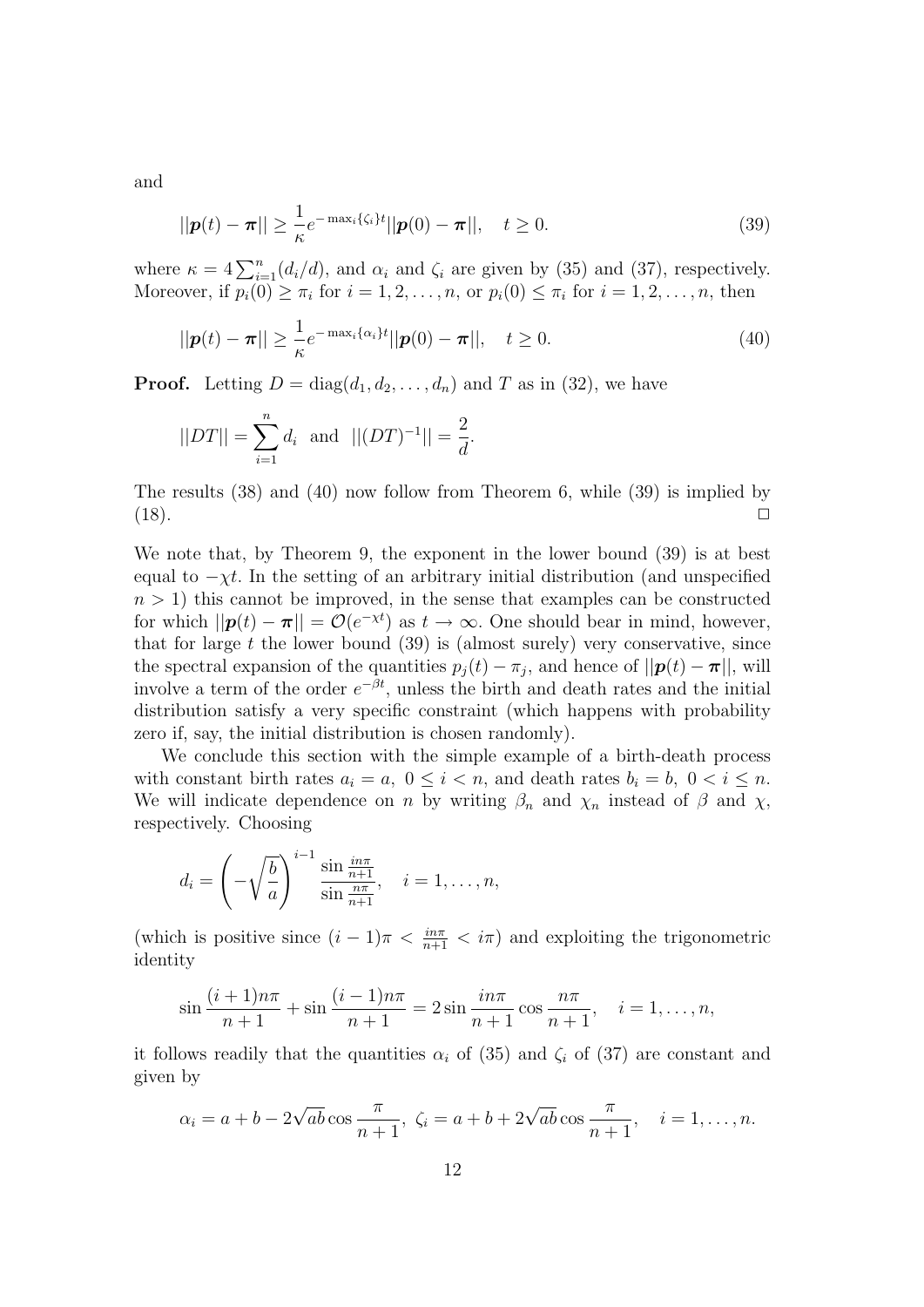Hence, by the Theorems 8 and 9,

$$
\beta_n = a + b - 2\sqrt{ab}\cos\frac{\pi}{n+1}, \ \chi_n = a + b + 2\sqrt{ab}\cos\frac{\pi}{n+1}, \quad n \ge 1. \tag{41}
$$

These results are, in fact, well known (see, for example, [26, p. 13]) and [12, Example 2.3]), but the proof seems to be new. It follows in particular that

$$
\lim_{n \to \infty} \beta_n = (\sqrt{a} - \sqrt{b})^2 \text{ and } \lim_{n \to \infty} \chi_n = (\sqrt{a} + \sqrt{b})^2,
$$
\n(42)

which are examples of the type of asymptotic results we will be interested in in the following sections.

## 5 Mean-field models

In this section we consider a spin system  $\Phi \equiv (\phi(t), t \ge 0)$  on a complete graph with n vertices (or *sites*). The state space for this process is the set of all  $2^n$ binary vectors of length  $n$ , where the *i*th component of a state vector indicates whether the *i*th site is empty  $(0)$  or occupied  $(1)$ , say. The process is described by 2*n* nonnegative *flip rates*  $\lambda_i$  and  $\mu_i$ ,  $i = 0, 1, \ldots, n-1$ , where  $\lambda_i$  and  $\mu_i$  are the rates with which an empty site and an occupied site, respectively, swap states if the site has i occupied neighbouring sites. Such spin systems are known in statistical physics as mean-field models.

Denoting the total number of ones in a binary vector **a** by |**a**| (so that  $|\phi(t)|$ ) represents the total number of occupied sites at time  $t$ ), and defining

$$
X(t) := |\phi(t)|, \quad t \ge 0,
$$

it is clear that  $\mathcal{X} := \{X(t), t \geq 0\}$  is a birth-death process with state space  $\{0, 1, \ldots, n\}$ , and birth and death rates

$$
a_i = (n - i)\lambda_i
$$
,  $0 \le i < n$ , and  $b_i = i\mu_{i-1}$ ,  $0 < i \le n$ ,

respectively. So the speed of convergence of the mean-field model  $\Phi$  to its stationary regime may be characterized by the rate of convergence of the corresponding birth-death process  $\mathcal{X}$ , and hence the techniques of the previous section may be applied to study convergence of mean-field models. This approach was adopted in [12], [13] and [15].

For instance, by using Theorem 8 it was shown in [12], that if  $\lambda_i + \mu_i = c$  for  $0 \leq i \leq n-1$ , then

$$
\beta_n \ge c - (n-1) \max_i \{ |\lambda_i - \lambda_{i-1}|, |\mu_i - \mu_{i-1}| \}, \quad n \ge 1,
$$

with equality subsisting if and only if

 $\lambda_i = \lambda_0 + ih, \quad \mu_i = \mu_0 - ih, \quad 0 \leq i \leq n-1,$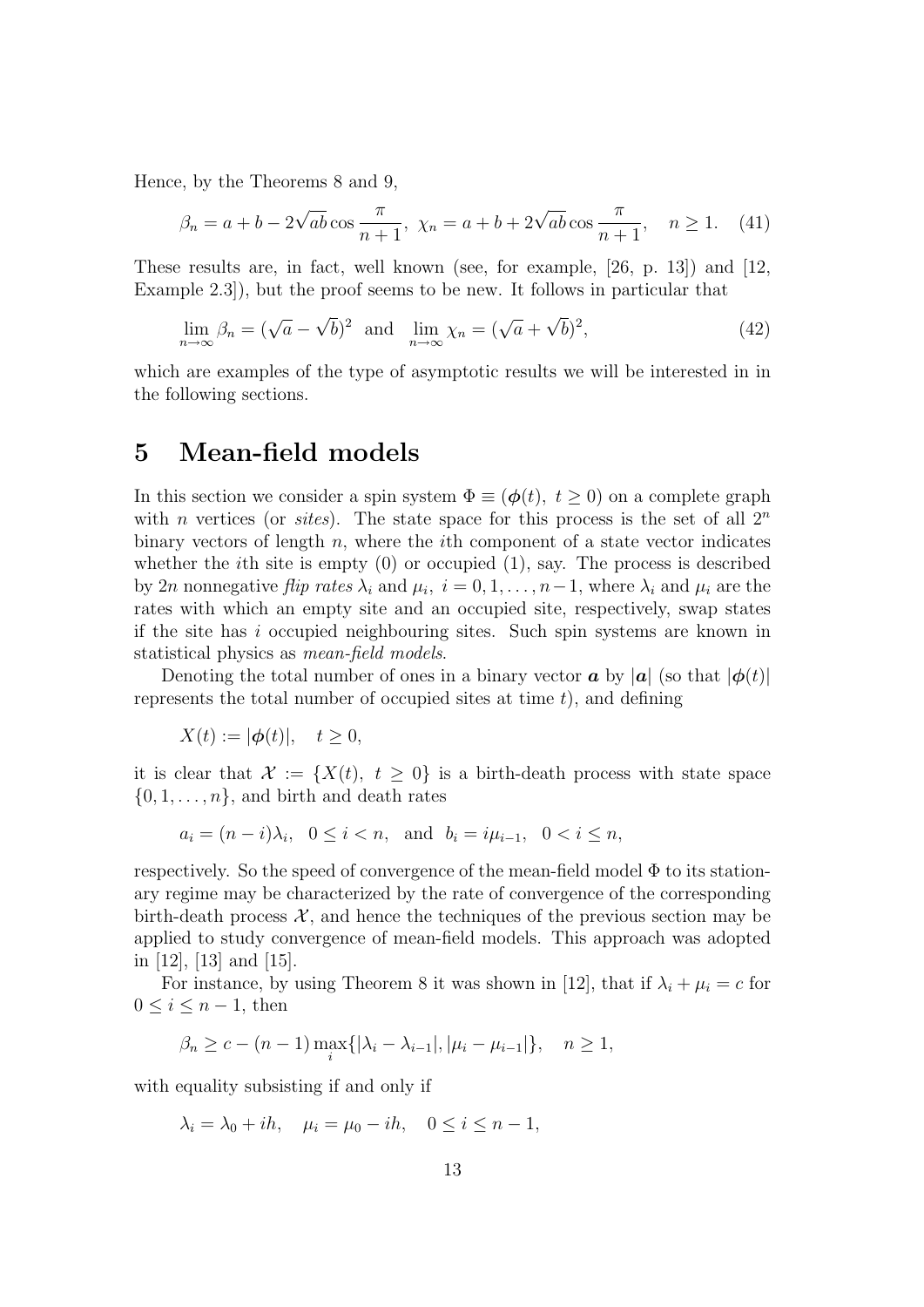for some real number h, in which case  $\beta_n = c - (n-1)h$ ,  $n \geq 1$ . In a similar fashion it was shown in [15] that, given  $\lambda_i + \mu_i = c$ , the value of  $\chi_n$  can be determined exactly, namely

$$
\chi_n = nc, \quad n \ge 1.
$$

As before we have indicated dependence on n by writing  $\beta_n$  and  $\chi_n$  instead of  $\beta$ and  $\chi$ , respectively.

A special class of mean-field models, characterized by a uniform stationary distribution, arises when  $\lambda_i = \mu_i$ ,  $0 \le i \le n - 1$ . The case

$$
\lambda_i = \mu_i = c(i+1)^s, \quad 0 \le i \le n-1,
$$

for some  $c > 0$  and  $s \geq 0$ , was considered in [13] and [15]. Specifically, by using Theorem 8 again, it was shown in [13] that

$$
\lim_{n \to \infty} \frac{\beta_n}{n^s} = 2^{1-s}c, \quad 0 \le s < 1,
$$

and

$$
\lim_{n \to \infty} \frac{\beta_n}{n} = c, \quad s \ge 1,
$$
\n(43)

while an asymptotic result for  $\chi_n$  was obtained in [15]. The result (43) can actually be generalized, as shown in the next theorem.

**Theorem 11.** Let  $\lambda_0 = \mu_0 = c > 0$ , and suppose  $\lambda_i = \mu_i \geq c(i+1)$  for  $0 < i \leq n-1$ . Then

$$
\lim_{n \to \infty} \frac{\beta_n}{n} = c.
$$

**Proof.** Writing  $d_1 = d/\lambda_0$ , and choosing  $d_{i+1} := 1/(i\lambda_i)$  for  $i = 1, 2, ..., n$ , it follows after some algebra that the quantities  $\alpha_i$  of (35) are given by

$$
\alpha_i = \begin{cases}\n\lambda_0 \left( \left( 1 - \frac{1}{d} \right) n + 1 + \frac{1}{d} \right), & i = 1, \\
\frac{\lambda_1}{2} \left( n + 4 - 2d \right), & i = 2, \\
\frac{\lambda_{i-1}}{i} \left( n - \frac{i}{i-2} \right), & i = 3, 4, \dots, n.\n\end{cases}
$$

So, choosing  $d := \sqrt{n}$ , say, it follows that

$$
\frac{\beta_n}{n} \ge \min_{1 \le i \le n} \left\{ \frac{\alpha_i}{n} \right\} \ge c(1 + o(1)) \quad \text{as} \quad n \to \infty.
$$

On the other hand, we have

$$
\min_{1 \le i \le n} \alpha_i \le \alpha_1 = c(n+1-(n-1)/d_1) \le c(n+o(n)) \text{ as } n \to \infty
$$

for any  $d_1 > 0$ , so that the result follows from the max-min representation in Theorem 8.  $\Box$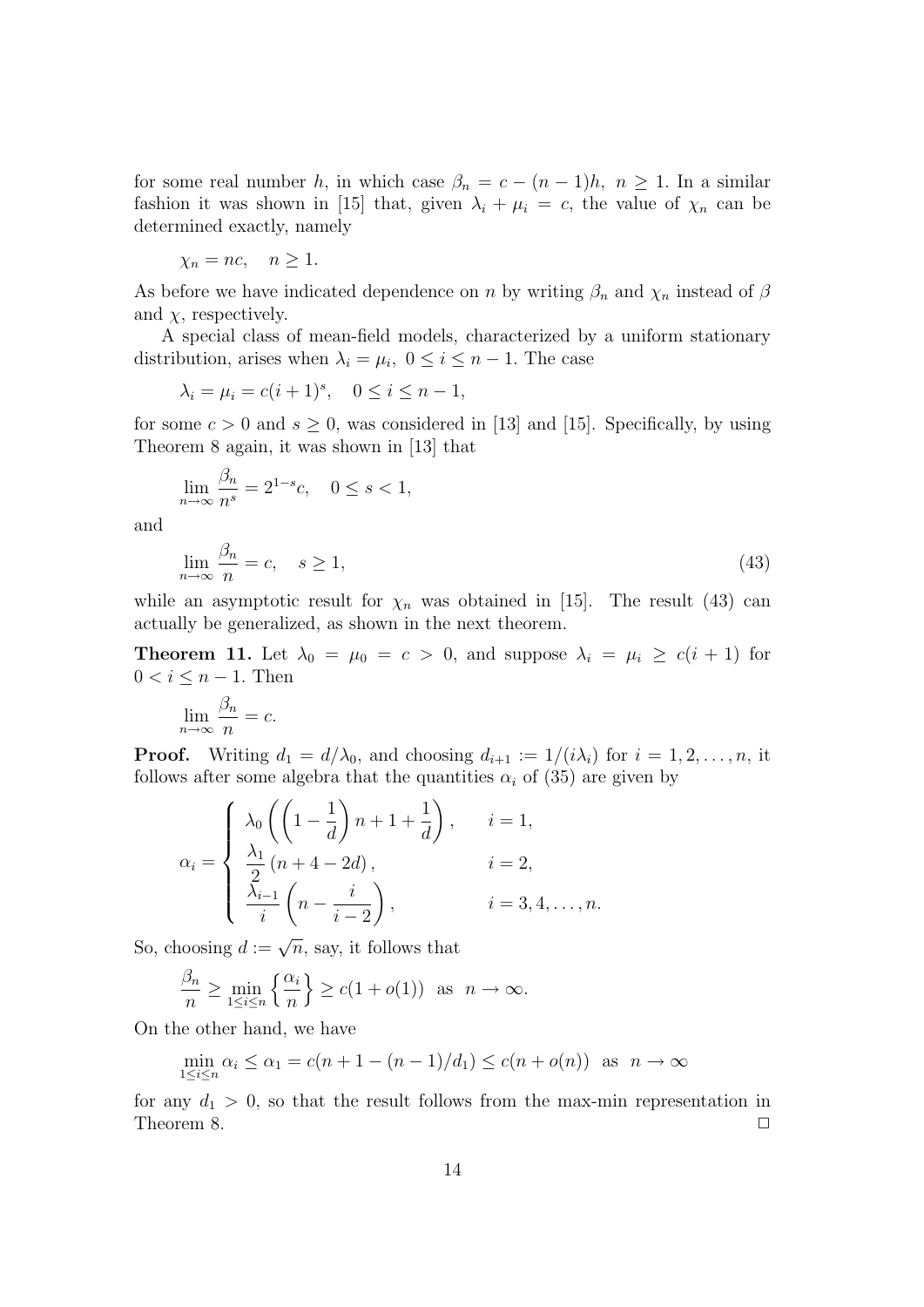# 6 The  $M/M/N/N + R$  service system

In this section we will consider the  $M/M/N/N + R$  service system, where  $N \geq 1$ is the number of servers and  $R \geq 0$  the number of waiting places. We allow the arrival rate  $\lambda(N) > 0$  and  $R \equiv R(N)$  to be functions of N. With  $\mu$  denoting the service rate per server, the number of customers in this system is a birth-death process with rates

$$
a_i = \lambda(N)
$$
,  $0 \le i < n(N)$ , and  $b_i = \min\{i, N\}\mu$ ,  $0 < i \le n(N)$ ,

where  $n(N) := N + R(N)$ . We wish to study the asymptotic behaviour as  $N \to \infty$ of  $\beta \equiv \beta_{n(N)}$ , the rate of convergence, and of  $\chi \equiv \chi_{n(N)}$ . Our first result concerns the case in which  $\lambda(N)$  is constant.

**Theorem 12.** Let  $\lambda(N) = \lambda > 0$ , then, irrespective of the behaviour of  $R(N)$ ,

$$
\lim_{N \to \infty} \beta_{n(N)} = \mu.
$$

Proof. Choosing

$$
d_i = \begin{cases} 1, & 1 \le i \le N, \\ \left(\frac{N}{N-1}\right)^{i-N}, & N < i < N + R(N), \\ \frac{(N-1)\mu}{(N-1)\mu + \lambda} \left(\frac{N}{N-1}\right)^{R(N)} & i = N + R(N) \text{ (if } R(N) > 0), \end{cases}
$$

it follows after some algebra that the quantities  $\alpha_i$  of (35) are given by

$$
\alpha_i = \begin{cases} \mu, & 1 \le i < N \text{ and } i = N + R(N), \\ \mu - \frac{\lambda}{N - 1}, & N \le i < N + R(N) - 1, \\ \mu - \frac{\lambda(\lambda - \mu)}{(N - 1)\mu + \lambda}, & i = N + R(N) - 1 \text{ (if } R(N) > 1). \end{cases}
$$

Consequently,  $\alpha_i = \mu + o(1)$  as  $N \to \infty$  for all *i*, and so, by Theorem 8, the statement of the theorem follows statement of the theorem follows.

It is not difficult to see that under the conditions of Theorem 12 we also have

$$
\lim_{N \to \infty} \frac{\chi_{n(N)}}{N} = \mu. \tag{44}
$$

Indeed, by choosing  $d_i = N^{i/2}$  for  $1 \leq i \leq n(N)$ , the quantities  $\zeta_i$  of (37) satisfy  $\zeta_i \leq N\mu + o(N)$ , so that  $\chi_{n(N)} \leq N\mu + o(N)$  as  $N \to \infty$  by the min-max representation in (36). On the other hand,  $\zeta_N > N\mu$  for any choice of  $d_i$ 's so that  $\chi_{n(N)} > N\mu$ .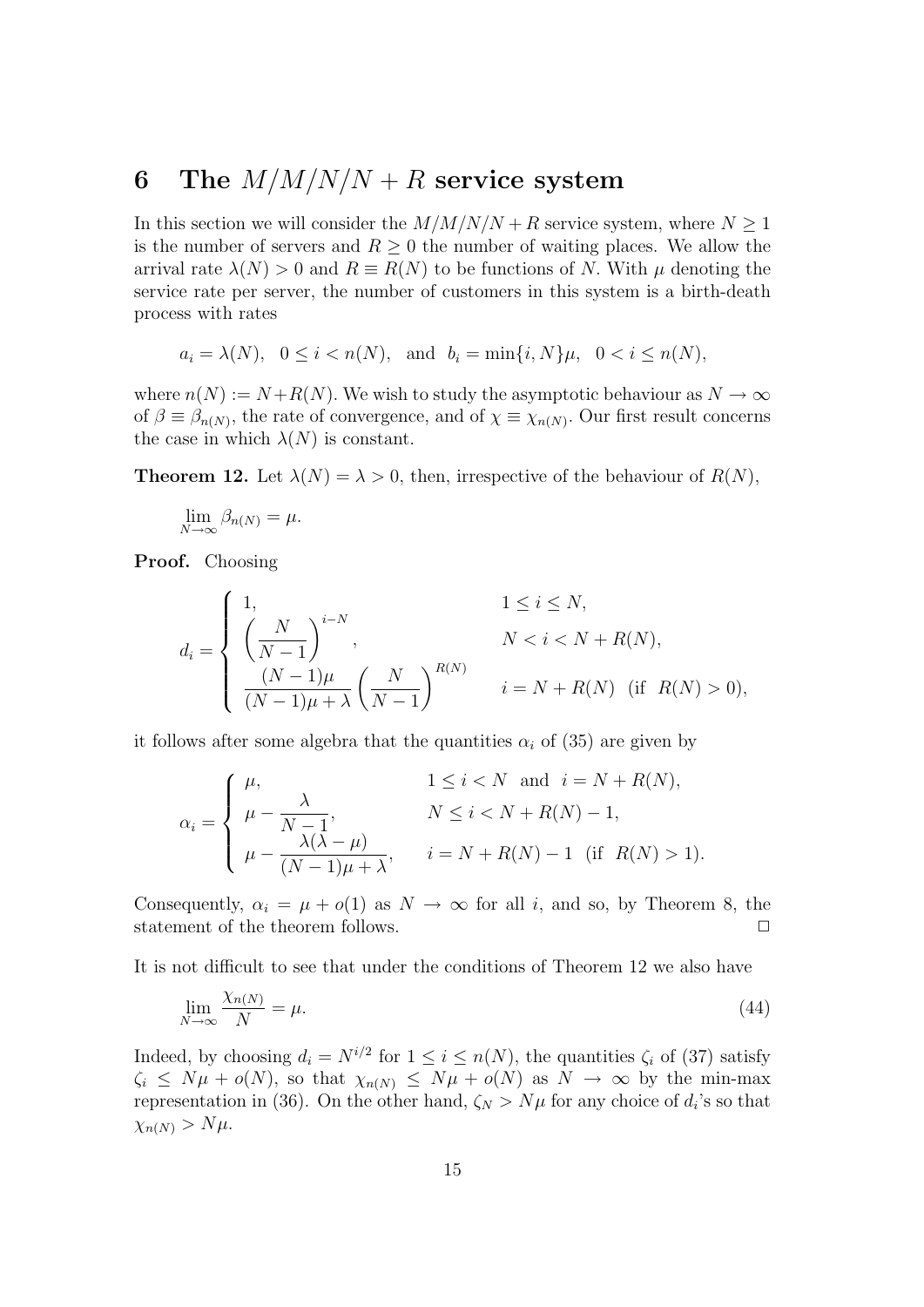It was shown in [1] that in the special case  $R(N) = 0$  (the *Erlang loss system*)  $\beta_{n(N)} \equiv \beta_N$  can be identified with the smallest zero of the polynomial

$$
S(x) := \frac{\lambda(N)}{x} \left\{ c_{N+1} \left( \frac{x}{\mu}, \frac{\lambda(N)}{\mu} \right) - c_N \left( \frac{x}{\mu}, \frac{\lambda(N)}{\mu} \right) \right\},\,
$$

where

$$
c_n(x, a) := \sum_{m=0}^{n} (-1)^m {n \choose m} {x \choose m} \frac{m!}{a^m}, \quad n \ge 0,
$$
 (45)

are the Charlier polynomials (see, for example, [5, Section VI.1]). Since Charlier polynomials satisfy the recurrence relation

$$
ac_{n+1}(x,a) - ac_n(x,a) + xc_n(x-1,a) = 0, \quad n \ge 0,
$$

we can write

$$
S(x) = -c_N \left(\frac{x}{\mu} - 1, \frac{\lambda(N)}{\mu}\right),
$$

and hence

$$
\beta_N = \mu + \mu \xi_{N,1} \left( \frac{\lambda(N)}{\mu} \right),\tag{46}
$$

where  $\xi_{N,1}(a)$  denotes the smallest zero of the Charlier polynomial  $c_N(x, a)$ . It is known that  $\xi_{N,1}(a) > 0$ , so that

$$
\beta_N > \mu,\tag{47}
$$

but no explicit expression for  $\xi_{N,1}(a)$  seems to be available (for general a). However, we can say more about the asymptotic behaviour of  $\beta_N$  as  $N \to \infty$ . The case  $\lambda(N)$  is constant is covered by Theorem 12, and we will now consider the more interesting case  $\lambda(N) = \lambda N$ , studied, for example, in [10] and [28].

When  $\lambda = \mu$ , we can actually establish the exact value of  $\beta_N$ . Indeed, since  $c_N(x, a) = c_x(N, a)$  for natural x, we have  $c_N(1, N) = c_1(N, N) = 0$ . But Charlier polynomials are orthogonal with respect to a measure consisting of point masses at the points  $0, 1, \ldots$ , so it follows from the theory of orthogonal polynomials (see [5, Ch. 2]) that the *i*th smallest zero of  $c_N(x, a)$  is larger than  $i - 1$ , for  $i = 1, 2, \ldots$  As a consequence we must have  $\xi_{N,1}(N) = 1$ , and hence, for all  $N \geq 1$ ,

$$
\beta_N = 2\mu \quad \text{if} \quad \lambda = \mu. \tag{48}
$$

We also observe that  $c_N(1, a) = c_1(N, a) = 1 - N/a < 0$  if  $a < N$ . Since  $c_0(0, a) =$ 1, it follows that  $\xi_{N,1}(a) < 1$  if  $a < N$ , and hence

$$
\beta_N < 2\mu \quad \text{if} \quad \lambda < \mu. \tag{49}
$$

Moreover, by exploiting our Theorem 8 we can give the following asymptotic results, which are consistent with (unproven) statements in [10].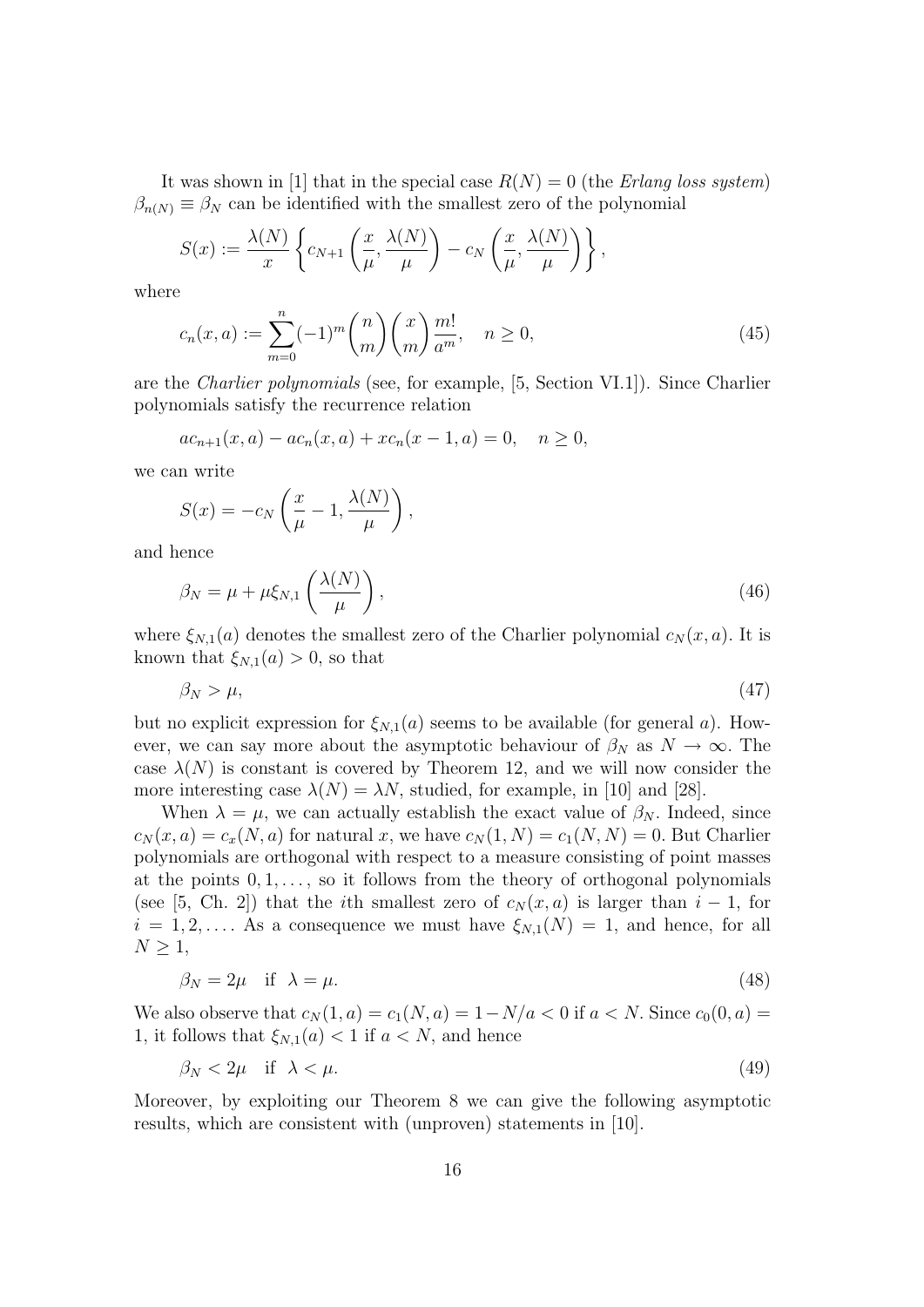**Theorem 13.** Let  $\lambda(N) = \lambda N$  with  $\lambda > 0$ , then

$$
\lim_{N \to \infty} \beta_N = \mu \quad \text{if} \quad \lambda < \mu,
$$

and

$$
\lim_{N \to \infty} \frac{\beta_N}{N} = (\sqrt{\lambda} - \sqrt{\mu})^2 \text{ if } \lambda > \mu.
$$

**Proof.** First assume  $\lambda < \mu$ . Let  $L := [N\lambda/\mu]$  and choose  $d_{N+1} := 0$ ,  $d_N :=$  $(N-1)\mu$ ,

$$
d_i := d_{i+1} + (d_{i+1} - d_{i+2})\frac{N\lambda}{i\mu}, \quad i = N - 1, N - 2, \dots, L,
$$

and  $d_i := d_i$  for  $i < L$ . Clearly,  $d_i > d_{i+1}$  for  $i = L, L + 1, \ldots, N$ , and hence  $d_i > 0$  for  $1 \leq i \leq N$ . Substitution of these  $d_i$ 's in (35) readily yields that  $\alpha_i = \mu$ for  $i \neq L$ . Moreover,

$$
0 < 1 - \frac{d_{i+1}}{d_i} = \frac{d_{i+1}}{d_i} \left( 1 - \frac{d_{i+2}}{d_{i+1}} \right) \frac{N\lambda}{i\mu} < \left( 1 - \frac{d_{i+2}}{d_{i+1}} \right) \frac{N\lambda}{i\mu}, \quad L \le i < N,
$$

so that

$$
1 - \frac{d_{L+1}}{d_L} < \frac{N\lambda}{L\mu} \dots \frac{N\lambda}{(N-1)\mu} < \left(\frac{\lambda}{\mu}\right)^{N-L}.
$$

As a consequence

$$
\alpha_L = \mu + \left(1 - \frac{d_{L+1}}{d_L}\right) N\lambda < \mu + N\lambda \left(\frac{\lambda}{\mu}\right)^{N-L} = \mu + o(1) \quad \text{as} \quad N \to \infty,
$$

which, in view of  $(47)$  and the min-max representation in Theorem 8, proves our first claim.

Next assume  $\lambda > \mu$ . By choosing  $d_i := (\mu/\lambda)^{i/2}, i = 1, 2, ..., N$ , the quantities  $\alpha_i$  of (35) satisfy

$$
\alpha_i = \begin{cases} (\lambda - \sqrt{\lambda \mu})N - (\sqrt{\lambda \mu} - \mu)i + \sqrt{\lambda \mu}, & 1 \le i < N, \\ \lambda N - (\sqrt{\lambda \mu} - \mu)N + \sqrt{\lambda \mu}, & i = N, \end{cases}
$$

so that  $\alpha_{N-1} = \min_i {\alpha_i}$ . By Theorem 8 we therefore have

$$
\beta_N \ge \alpha_{N-1} = (\sqrt{\lambda} - \sqrt{\mu})^2 N + 2\sqrt{\lambda\mu} - \mu.
$$
\n(50)

On the other hand, letting  $M_1 := [N - \sqrt{N}]$  and  $M_2 := [N - \frac{1}{2}]$ 2  $\sqrt{N}$ , and choosing

$$
d_i := \left(2\sqrt{\frac{\mu}{\lambda}}\right)^i, \quad 1 \le i < M_1,\tag{51}
$$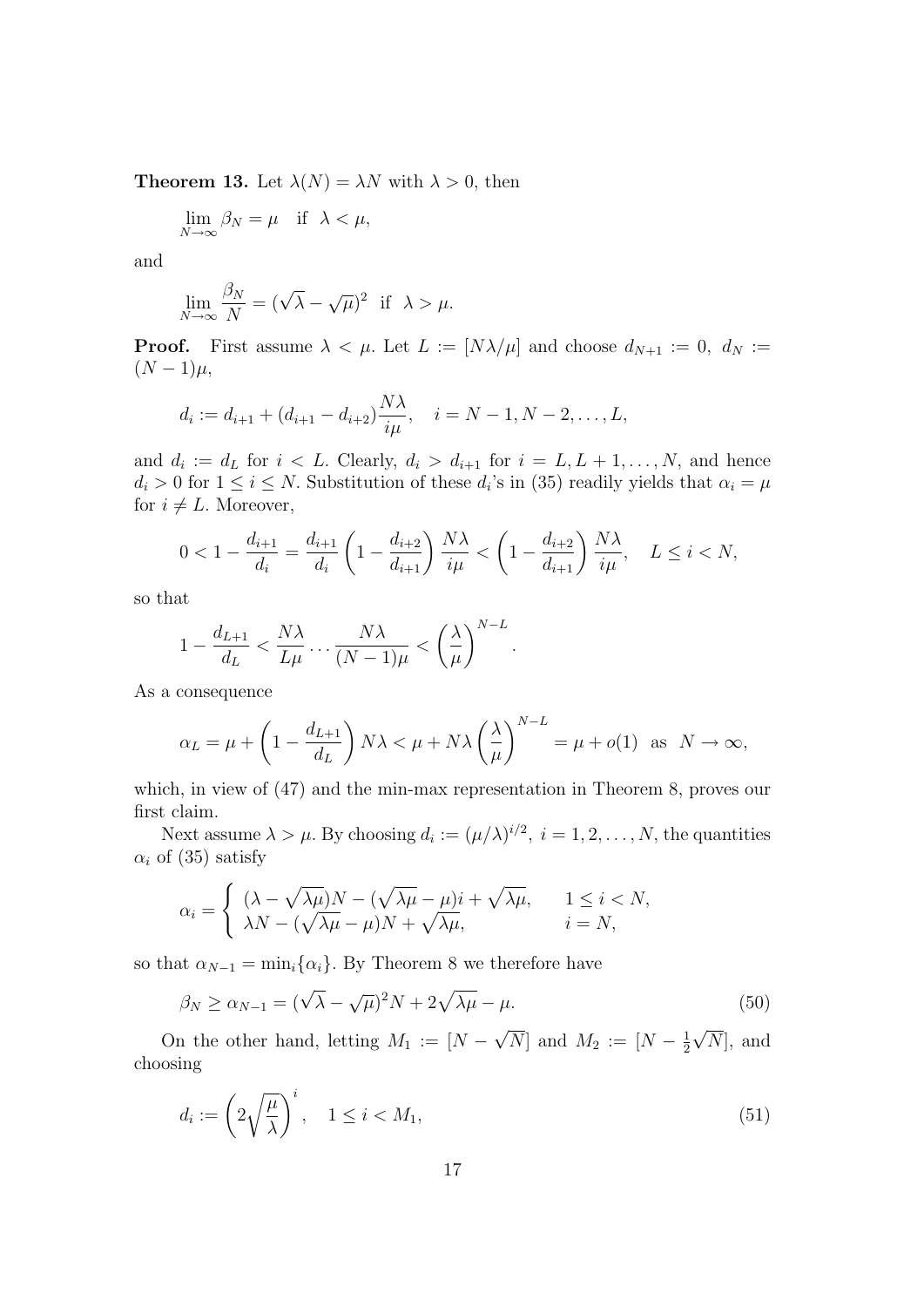and

$$
d_{i+1} := \begin{cases} \frac{i - M_1 + 3}{i - M_1 + 2} \sqrt{\frac{\mu}{\lambda}} d_i, & M_1 \le i < M_2, \\ \sqrt{\frac{\mu}{\lambda}} d_i, & i = M_2, \\ \frac{N - i}{N - i + 1} \sqrt{\frac{\mu}{\lambda}} d_i, & M_2 < i < N, \end{cases} \tag{52}
$$

it follows after some algebra that the quantities  $\alpha_i$  of (35) satisfy

$$
\alpha_i \le (\sqrt{\lambda} - \sqrt{\mu})^2 + o(N)
$$
 as  $N \to \infty$ ,  $1 \le i \le N$ .

Hence, by the min-max representation in Theorem 8,

$$
\beta_N \le (\sqrt{\lambda} - \sqrt{\mu})^2 N + o(N) \quad \text{as} \quad N \to \infty,
$$
\n(53)

and so, in view of  $(50)$ , the second claim of the theorem follows.  $\Box$ 

Remarks. 1. Using an entirely different technique Krasikov [19, Theorem 3] has shown that

$$
\xi_{N,1}(aN) > (\sqrt{a}-1)^2 N + c\sqrt[3]{N}
$$
 if  $a > 1$ ,

for some positive constant  $c$ , so that  $(50)$  can actually be strengthened to

$$
\beta_N > (\sqrt{\lambda} - \sqrt{\mu})^2 N + c\mu \sqrt[3]{N}.
$$

2. An alternative proof of (53) may be given along the lines of the proof of Lemma 36 in [21, Ch. 17], by exploiting the relation

$$
ac_n(x + 1, a) + (n - a - x)c_n(x, a) + xc_n(x - 1, a) = 0, \quad n \ge 0.
$$

(This approach was suggested to us by Ilia Krasikov.)  $\Box$ 

We can use the  $\mathbf{d}'$ 's from the proof of the previous theorem to obtain upper bounds for  $||\mathbf{p}(t) - \boldsymbol{\pi}||$  by means of (38). This results in

$$
||\mathbf{p}(t) - \boldsymbol{\pi}|| \leq \begin{cases} C_1 e^{-\{N(\sqrt{\lambda} - \sqrt{\mu})^2 + 2\sqrt{\lambda\mu} - \mu\}t}, & \text{if } \lambda > \mu \\ C_2 e^{-\mu t}, & \text{if } \lambda < \mu \end{cases}, \quad t \geq 0,
$$
 (54)

where  $C_1$  and  $C_2$  are positive constants that are independent of N. These bounds slightly improve upon the bounds given in [10, Propositions 6 and 10].

Our final result concerns the asymptotic behaviour of  $\chi_N$  as  $N \to \infty$  in the setting of Theorem 13.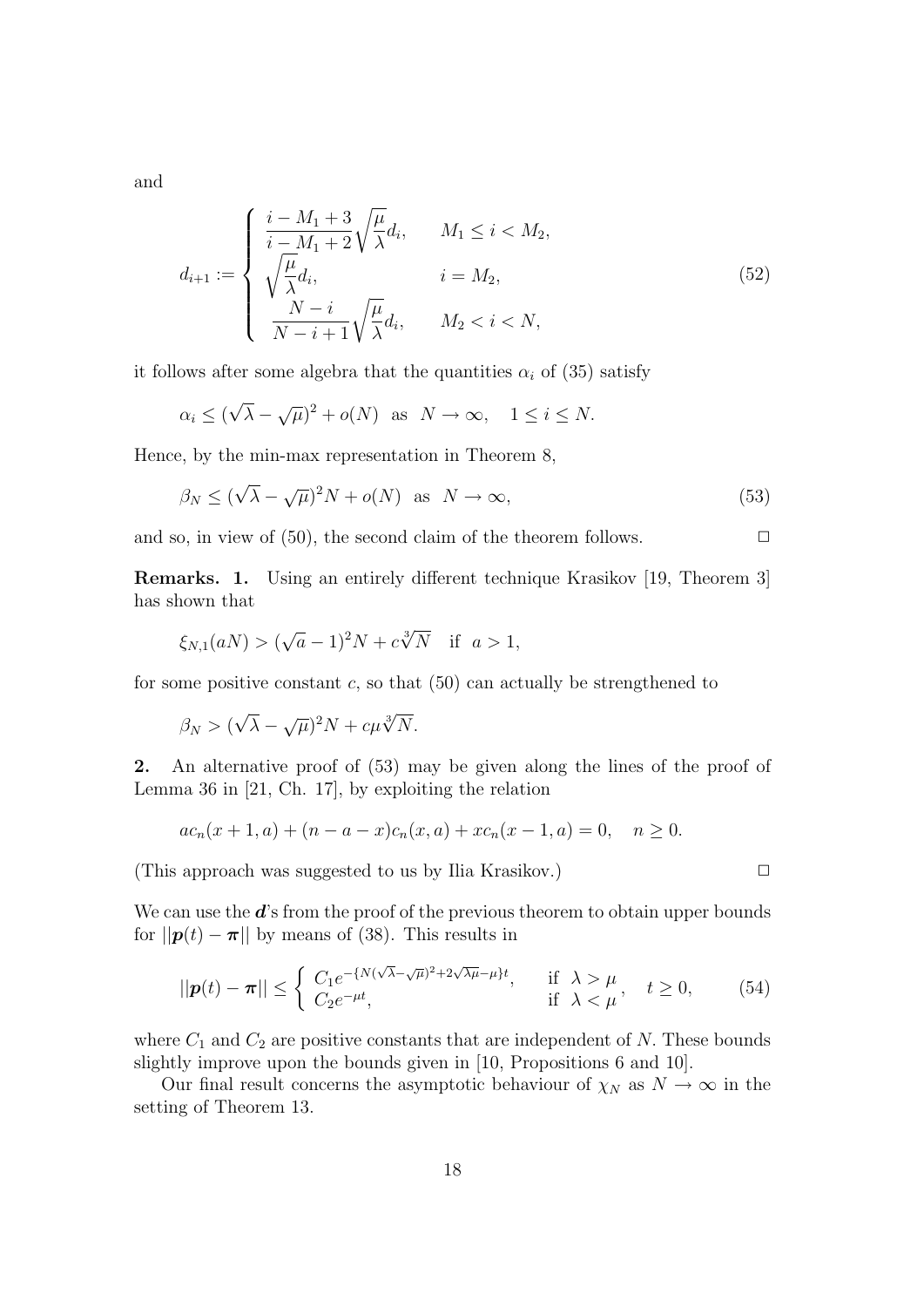**Theorem 14.** Let  $\lambda(N) = \lambda N$  with  $\lambda > 0$ , then

$$
\lim_{N \to \infty} \frac{\chi_N}{N} = \left(\sqrt{\lambda} + \sqrt{\mu}\right)^2.
$$

**Proof.** By choosing  $d_i := (\mu/\lambda)^{i/2}, i = 1, 2, ..., N$ , the quantities  $\zeta_i$  of (37) satisfy

$$
\zeta_i = \begin{cases} (\lambda + \sqrt{\lambda \mu})N + (\sqrt{\lambda \mu} + \mu)i - \sqrt{\lambda \mu}, & 1 \leq i < N, \\ \lambda N + (\sqrt{\lambda \mu} + \mu)N - \sqrt{\lambda \mu}, & i = N, \end{cases}
$$

so that, for N sufficiently large,  $\zeta_{N-1} = \max_i {\zeta_i}$ . By (36) we therefore have

$$
\chi_N \le \zeta_{N-1} = (\sqrt{\lambda} + \sqrt{\mu})^2 N - 2\sqrt{\lambda\mu} - \mu.
$$
\n(55)

On the other hand, choosing  $d_i$  as in (51) and (52), it follows after some algebra that the quantities  $\zeta_i$  of (37) satisfy

$$
\zeta_i \ge (\sqrt{\lambda} + \sqrt{\mu})^2 + o(N)
$$
 as  $N \to \infty$ ,  $1 \le i \le N$ .

so that, by the max-min representation in (36),

$$
\chi_N \ge (\sqrt{\lambda} + \sqrt{\mu})^2 N + o(N) \quad \text{as} \quad N \to \infty. \tag{56}
$$

In view of (55) and (56) the theorem follows.  $\Box$ 

## Acknowledgements

The research of A.Z. and T.P. has been supported by the Russian Foundation for Basic Research, grant No. 06-01-00111, and by a Vologda State regional grant. We thank Ilia Krasikov for his suggestions.

# References

- [1] J.P.C. Blanc and E.A. van Doorn, Relaxation times for queueing systems. pp. 139-162 in: Mathematics and Computer Science, Proceedings of the CWI symposium, 1983, J.W. de Bakker, M. Hazewinkel and J.K. Lenstra, eds. CWI Monograph 1, North-Holland, Amsterdam, 1986.
- [2] M.F. Chen, Estimation of spectral gap for Markov chains. Acta Math. Sinica  $(N.S.)$  12 (1996) 337-360.
- [3] M.F. Chen, Variational formulas and approximation theorems for the first eigenvalue in dimension one. Sci. China Ser. A 44 (2001) 409–418.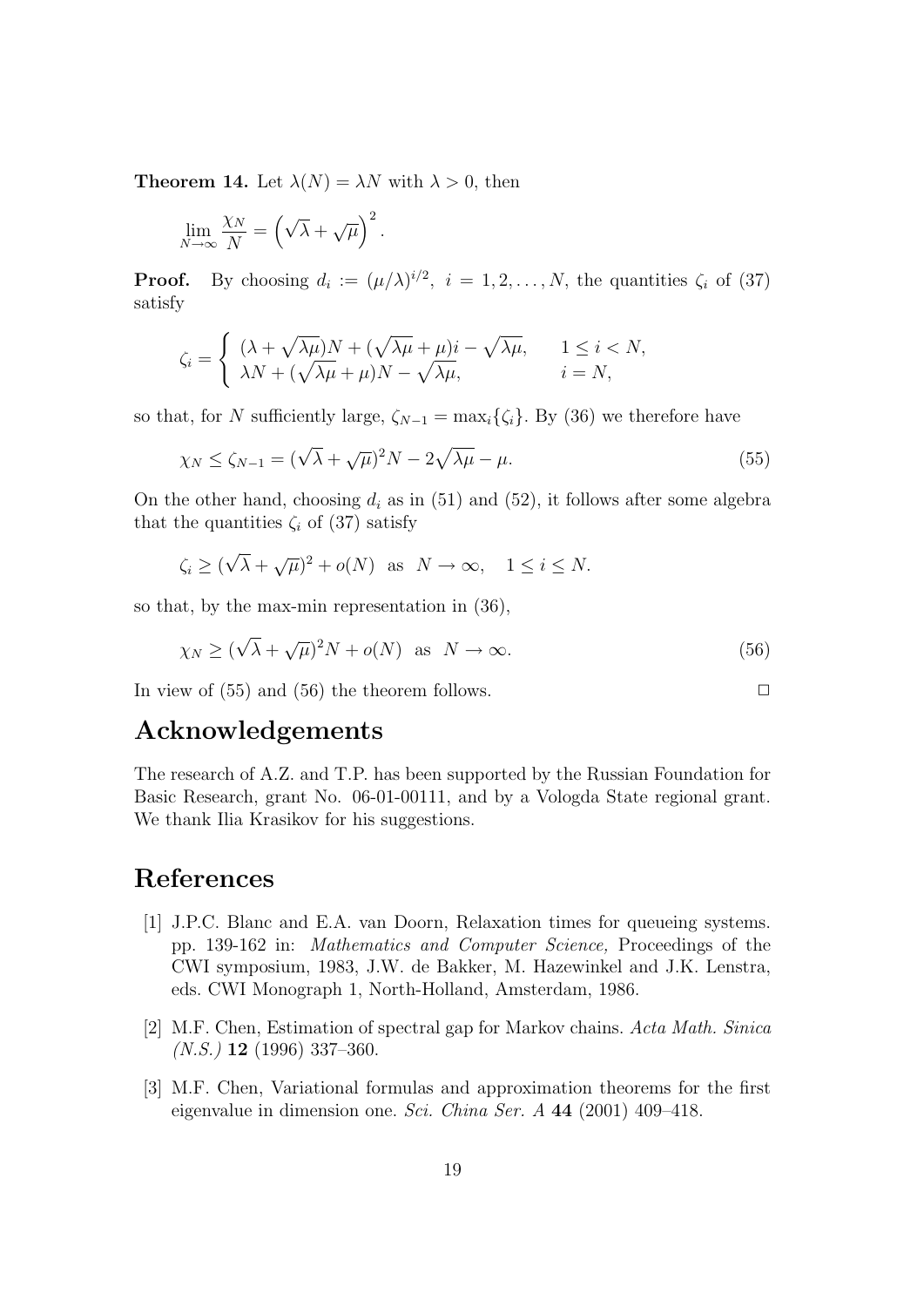- [4] M.F. Chen, Eigenvalues, Inequalities and Ergodic Theory. Springer-Verlag, London, 2005.
- [5] T.S. Chihara, An Introduction to Orthogonal Polynomials. Gordon and Breach, New York, 1978.
- [6] G. Dahlquist, Stability and Error Bounds in the Numerical Integration of Ordinary Differential Equations. Inaugural dissertation, University of Stockholm, Almqvist & Wiksells Boktryckeri AB, Uppsala 1958. Reprinted in: Transactions of the Royal Institute of Technology, No. 130, Stockholm, 1959.
- [7] E.A. van Doorn, Conditions for exponential ergodicity and bounds for the decay parameter of a birth-death process. Adv. Appl. Probab. 17 (1985) 514– 530.
- [8] E.A. van Doorn, Representations for the rate of convergence of birth-death processes. Theory Probab. Math. Statist. 65 (2002) 37–43.
- [9] E.A. van Doorn, N.D. van Foreest and A.I. Zeifman, Representations for the extreme zeros of orthogonal polynomials. J. Comput. Appl. Math., to appear.
- [10] C. Fricker, P. Robert and D. Tibi, On the rates of convergence of Erlang's model. J. Appl. Probab. 36 (1999) 1167-1184.
- [11] B.V. Gnedenko and I.P. Makarov, Properties of the solutions of a problem with losses in the case of periodic intensities. Differ. Equ. 7 (1971) 1696-1698. (In Russian.)
- [12] B.L. Granovsky and A.I. Zeifman, The decay function of nonhomogeneous birth and death processes, with application to mean-field models. Stochastic Process. Appl. 72 (1997) 105–120.
- [13] B.L. Granovsky and A.I. Zeifman, The N-limit of spectral gap of a class of birth-death Markov chains. Appl. Stoch. Models Bus. Ind. 16 (2000) 235– 248.
- [14] B.L. Granovsky and A. Zeifman, Nonstationary queues: estimation of the rate of convergence. Queueing Syst. 46 (2004) 363-388.
- [15] B.L. Granovsky and A.I. Zeifman, On the lower bound of the spectrum of some mean-field models. Theory Probab. Appl. 49 (2005) 148–155.
- [16] S. Karlin and J.L. McGregor, The differential equations of birth-and-death processes, and the Stieltjes moment problem. Trans. Amer. Math. Soc. 85 (1957) 489–546.